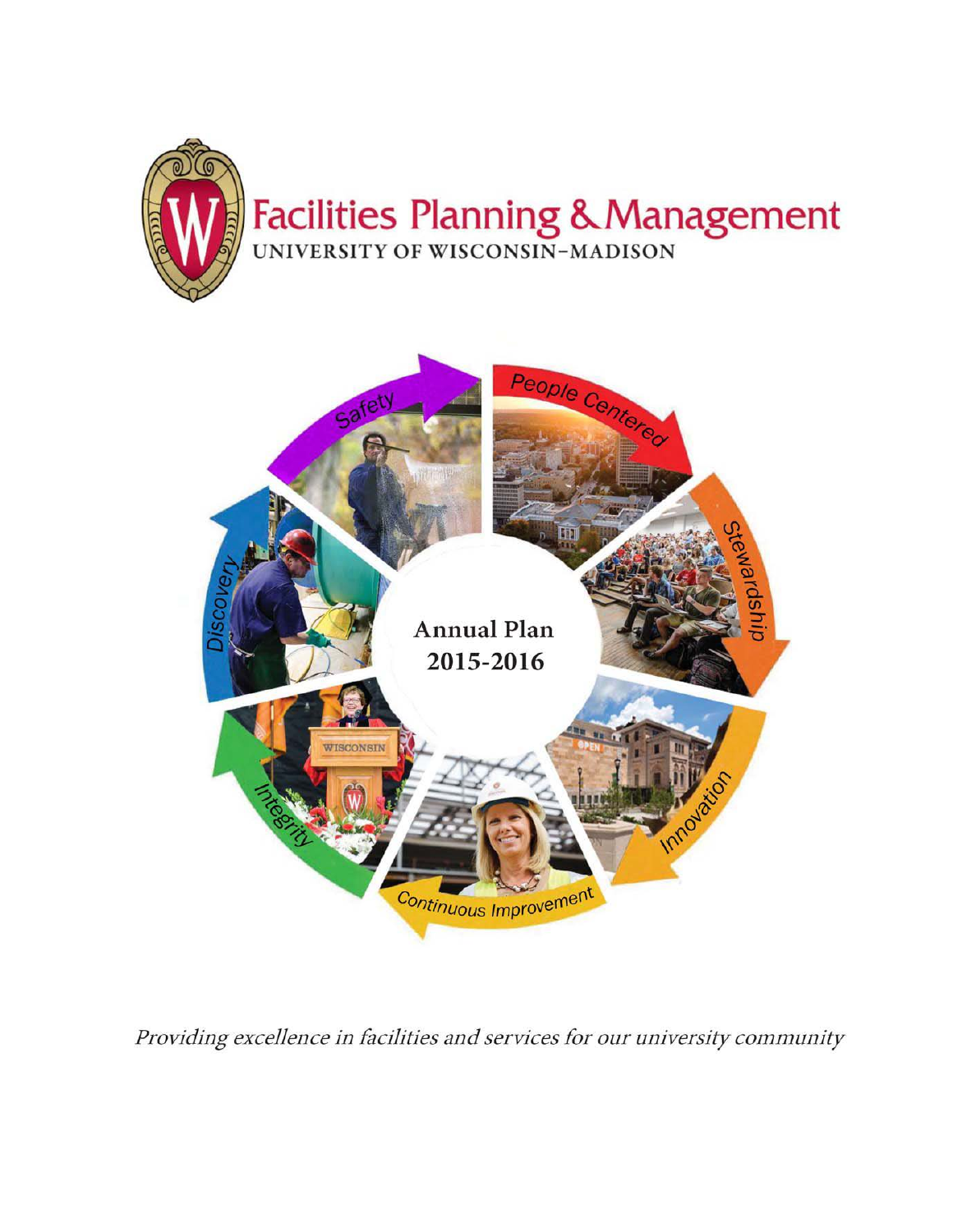This annual plan is organized into four sections:

Section 1: FP&M Summary Statement

Section 2: VCFA Strategic Priorities Engagement, Inclusion and Diversity (EID) Student Leadership Development Resource Stewardship Through Process Improvement

Section 3: FP&M Strategic and Operational Priorities

Section 4: VCFA Strategic Priorities and FP&M Strategic and Operational Priorities – Summary Chart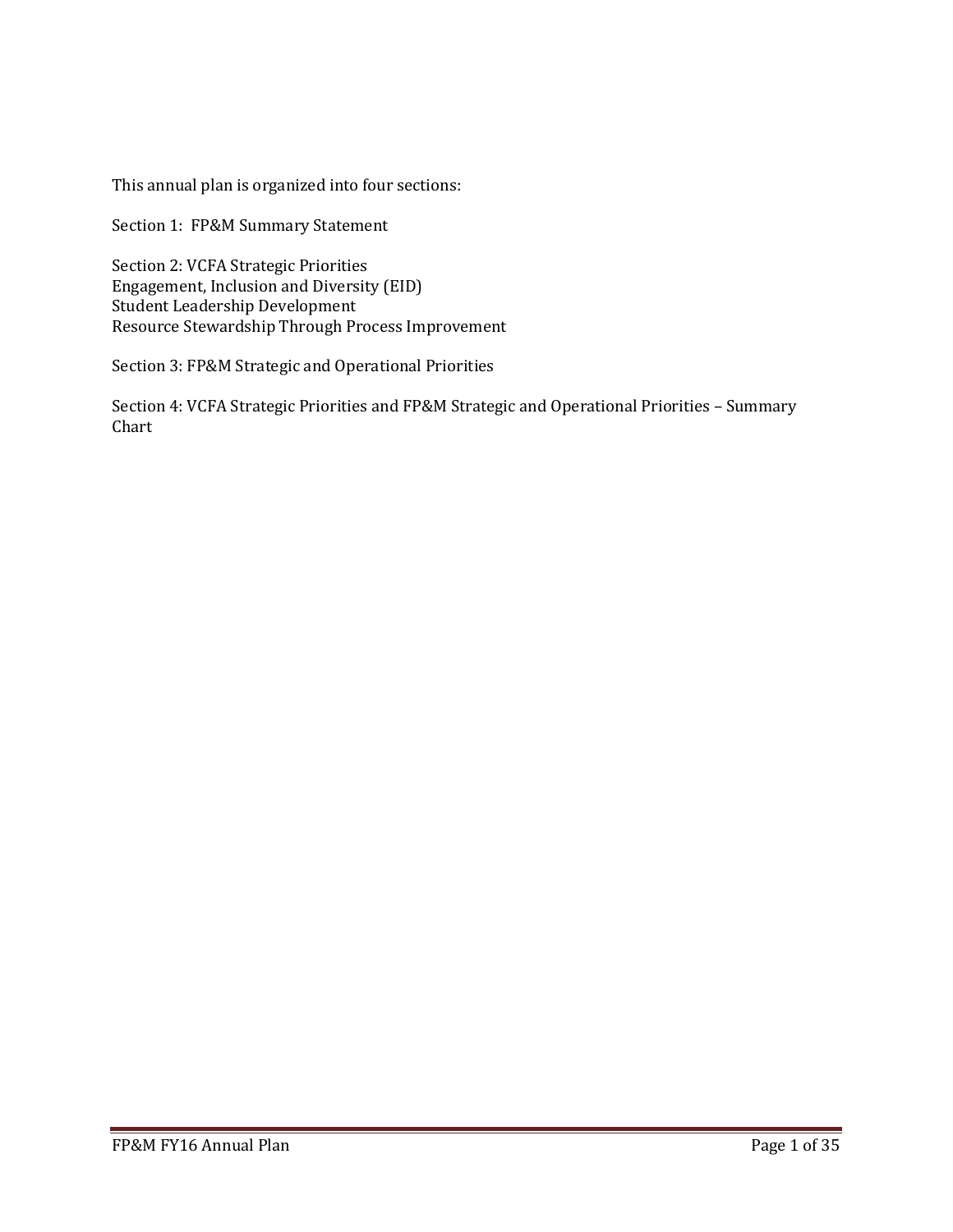# **Section 1: FP&M Summary Statement**

Facilities Planning and Management is a service organization, reporting to the Associate Vice Chancellor, Bill Elvey. The organization consists of six core departments in addition to the Office of the Associate Vice Chancellor:

- Campus Planning and Landscape Architecture
- Capital Planning and Development
- Environment, Health and Safety
- Physical Plant
- Space Management Office
- Transportation Services

The goals and objectives listed in this report were identified by Facilities Planning and Management to support, and align with, the strategic priorities established by the Vice Chancellor for Finance and Administration. They reflect critical success factors for FP&M, or are associated with specific initiatives designed to improve the effectiveness and efficiency of FP&M services. These goals were identified and advanced by staff working within their departments or representing their departments on cross-organizational teams. The Leadership Team's commitment to these goals validates the work of these employees, and will hopefully, encourage others to engage in improving our services and our organization. The common thread throughout these goals is the desire to achieve our mission; begin to realize our vision of 'an inclusive and diverse team, working together to provide exceptional service for our university community'; and, engage staff in creating a work environment that truly reflects our core values.

**FP&M Mission:** *Providing excellence in facilities and services for our university community.*

**FP&M Vision:** *An inclusive and diverse team, working together to provide exceptional service for our university community.*

**FP&M Shared Values:** *Shared values guide how we behave toward our customers, coworkers and stakeholders.*

- We are People Centered by being inclusive, engaged, diverse and customer-focused.
- We promote Stewardship through sustainable, effective and efficient use of resources.
- We promote Integrity by building trust, respect and accountability.
- We support Innovation and Discovery through continuous learning and improvement.
- We promote Safety, ensuring a safe and healthy campus environment.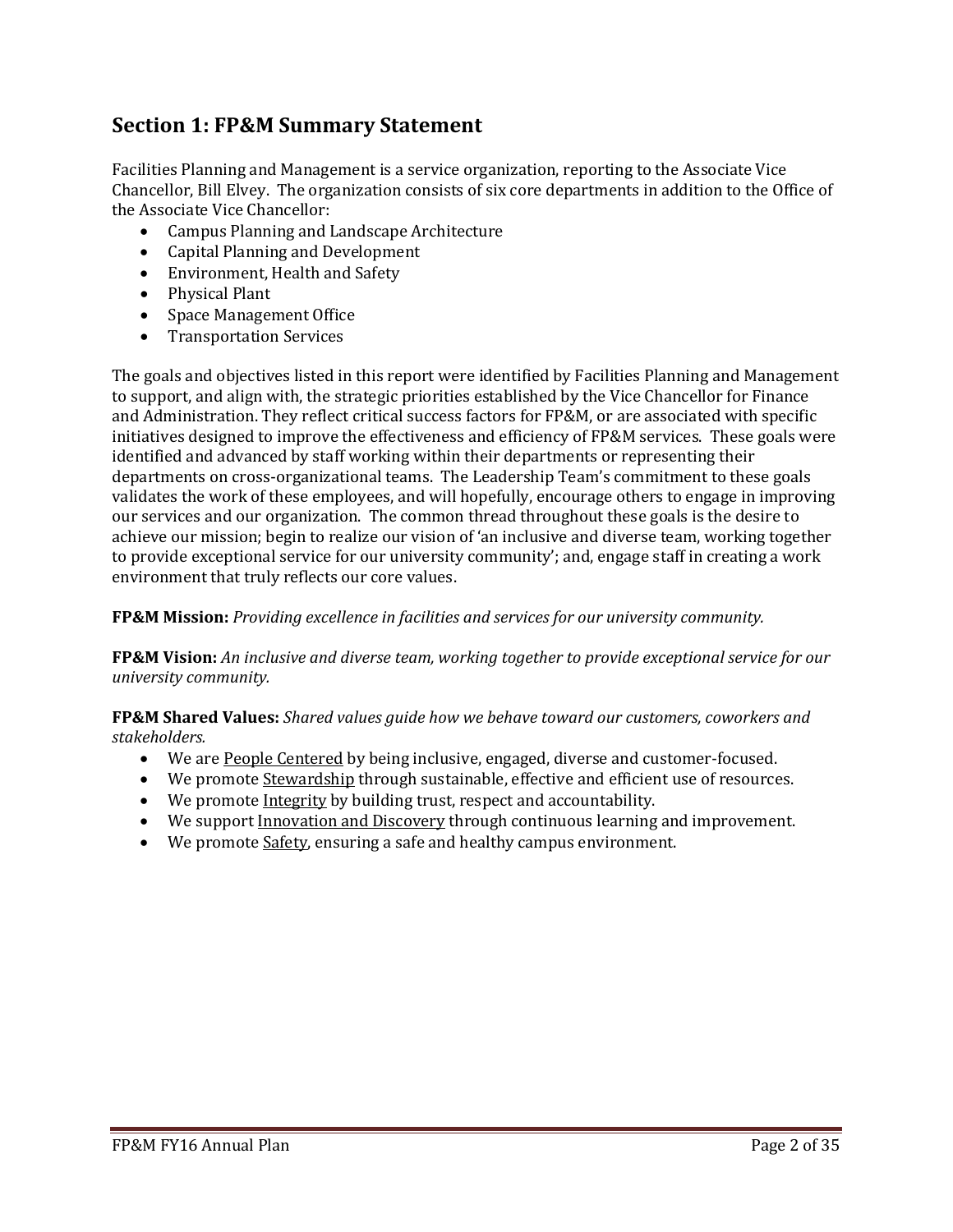#### **Departments:**

#### **Office of the Associate Vice Chancellor (AVC)**

The Office of the AVC provides support services to all units of FP&M in the areas of budget and financial reporting, business operations and purchasing, human resources, and training and organizational development.

#### **Campus Planning and Landscape Architecture (CPLA)**

CPLA works with faculty, staff, students and the surrounding urban community on physical planning issues, including implementation of the Campus Master Plan. Staff assist with the capital budgeting and infrastructure planning processes, assist with facility-related ADA issues, design and manage landscape architecture projects, and serve as a liaison with municipal governments and adjacent neighborhoods.

#### **Capital Planning and Development (CP&D)**

CP&D is responsible for identifying and developing capital programs and related policies and procedures to address the University's strategic, long-range physical planning needs. Staff oversees development of the biennial capital budget and serves as university representatives and project managers for the design of new facilities, additions, utility improvements and large scale remodeling projects.

#### **Environment, Health and Safety (EH&S)**

EH&S provides guidance, technical consultation and expertise to the campus community in the areas of biological, chemical, environmental, radiation, lake, and fire and life safety.

#### **Physical Plant (PP)**

PP is responsible for the maintenance of campus buildings, grounds, and utilities. Design resources, construction trades and specialized facilities services are available for departmental requests and remodeling projects on a fee-for-service basis.

#### **Space Management Office (SMO)**

SMO collects, maintains and analyzes information about University space use. The office coordinates the allocation and reassignment of existing space and participates in the planning for modified or new space. This includes providing appropriate office, laboratory or support space for research and instruction, as well as classroom environments for effective teaching and learning, and support services for use of multimedia classrooms. The office also provides support for leasing space, manages campus real estate transactions, and assists with space relocation for major remodeling projects.

#### **Transportation Services (TS)**

TS is responsible for the coordination and administration of all transportation-related services for the University of Wisconsin-Madison campus community. Primary functions include the sale/management of parking permits, special event coordination, maintenance and enforcement, construction coordination, lot and booth operations, citation payments and appeals, information technology, financial, campus fleet management, vehicle maintenance, transportation planning and development of multi-modal options.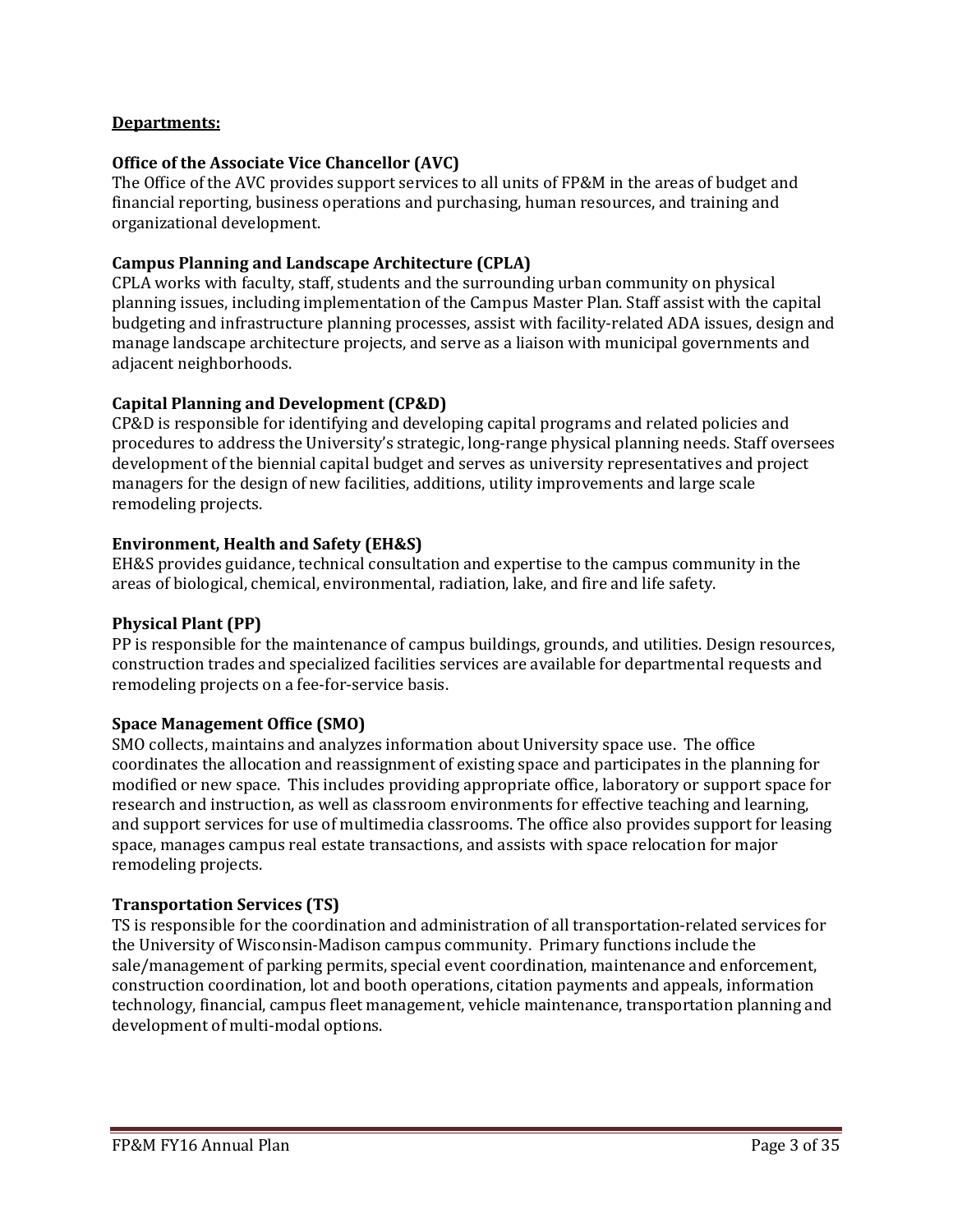# **Section 2: VCFA Strategic Priorities**

# VCFA Strategic Priority 1: **Engagement, Inclusion and Diversity (EID)**

**Updates to this section will be forthcoming, per direction from the VCFA office**. **However, the FP&M - 2014 EID Plan Update dated December 1, 2014 remains in effect.**

# VCFA Strategic Priority 2: **Student Leadership Development (WiGrow)**

# **Goal: Extend WiGrow Initiative to all FP&M student employees.**

### *Goal/Objective Overview*

The purpose of the Student Employment Initiative (WiGrow) is to evaluate and intensify the impact that student employment has on the achievement of the University of Wisconsin-Madison Experience and the Essential Learning Outcomes (www.learning.wisc.edu/welo2010.pdf). The three areas of concentration are: collaboration and teamwork, independence and responsibility, and leadership and practical skills. The overall goal is to make student employment in FP&M a highimpact practice through intentional interaction and reflection. Our continuing goal is to have all (100%) of our FP&M student employees participating fully in the program and all of our student employee supervisors engaged and supporting the initiative.

#### *Baseline Measure*

Goal #1 - FP&M piloted the WiGrow program with two groups of student employees in FY14 with 60 students participating. In FY15, 77 student employees in FP&M participated (100%). Participation in this initiative required that we be more intentional in our interactions with students and that we clearly articulate the knowledge and skills gained by working in FP&M.

Note that in our FY15 Annual Plan, we had suggested that student employment numbers were around 120 in total, based on FY14 headcount numbers. With recent budget reductions, we have reduced our student workforce down to about 75 to 80 student employees at any given time (a reduction of approximately 36%). If funding were made available, we could increase the number of student employees and broaden our impact of this project impacting more students.

Goal #2 – In FY15, 63.42% of the FP&M student employees indicated they moderately or strongly agree with the statement about making connections between their work and their academics. Also, 78.05% of our employees indicated that their supervisors helped them see connections to their future occupations. We met both of the FY14 goals of 60% and 75% respectively.

Goal #3 - In FY15, 16 student supervisors participated in the WiGROW program (100%) meeting our programmatic goal.

### *Target Performance Indicators*

Goal #1 - 100% of FP&M student employees and their supervisors participate in WiGROW program.

Goal  $#2 - 75%$  of student employees indicate moderately or strongly agree to the following statements:

• *"My supervisor helps me make connections between my current work and my academic pursuits."*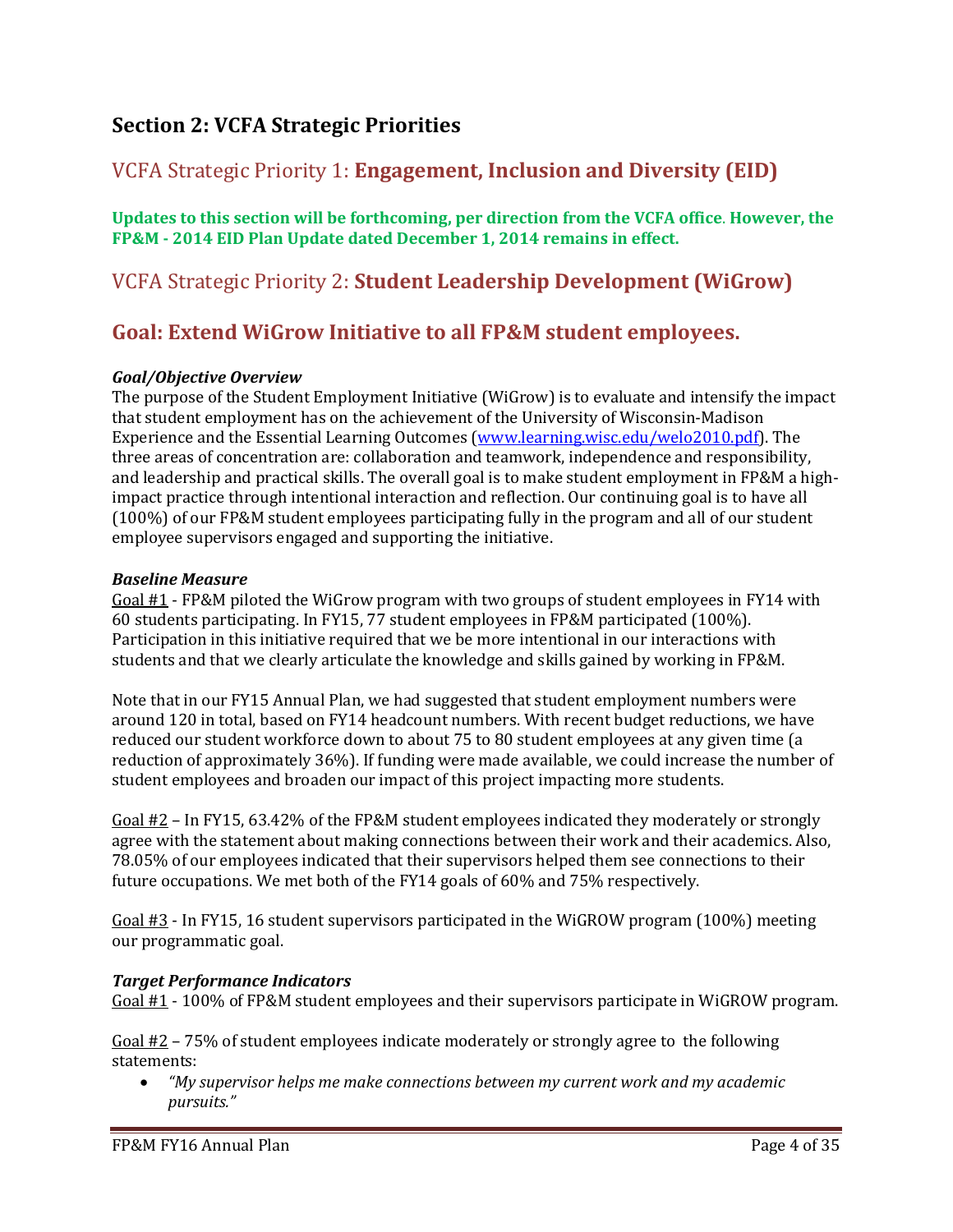• "*My supervisor helps me see connections between skills gained/used in my current work that are transferable to a future occupation."*

Goal #3 – Provide support to student employee supervisors. Have 100% participate in the WiGrow program survey to review and continuously improve the program.

## *Risks & Challenges*

- Risk Supervisors do not have resources and/or skills to adequately coach students.
- Risk Students lack skills in reflection or are unable to identify transferable skills.
- Risk Resource allocation and increased demands results in potential to overload/stress staff.

### *Milestones to be Accomplished & Schedule*

- All student employees have their initial introduction to the WiGrow program and initial conversation within 45 days of hire.
- All student employees participate in the student survey in the spring semester to gauge program performance and need for improvements.
- All student employees have their second conversation and reflection of the program within 5 to 8 months after their first conversation.

### *Action Plan to Overcome Barriers & Take Advantage of Opportunities*

- Continue to offer training, workshops, forums, and information sharing sessions to student employee supervisors so they can gain the skills necessary to coach student employees in the program. Encourage all student employee supervisors to fully participate.
- Encourage all student employees to fully participate in the student workshops developed by the WiGrow program to help them learn about transferable skills, interview skills, work-life balance, etc.
- Balance workload issues with staff to assure supervisors are managing their own workloads and stress on a regular basis. Encourage employee wellness whenever possible.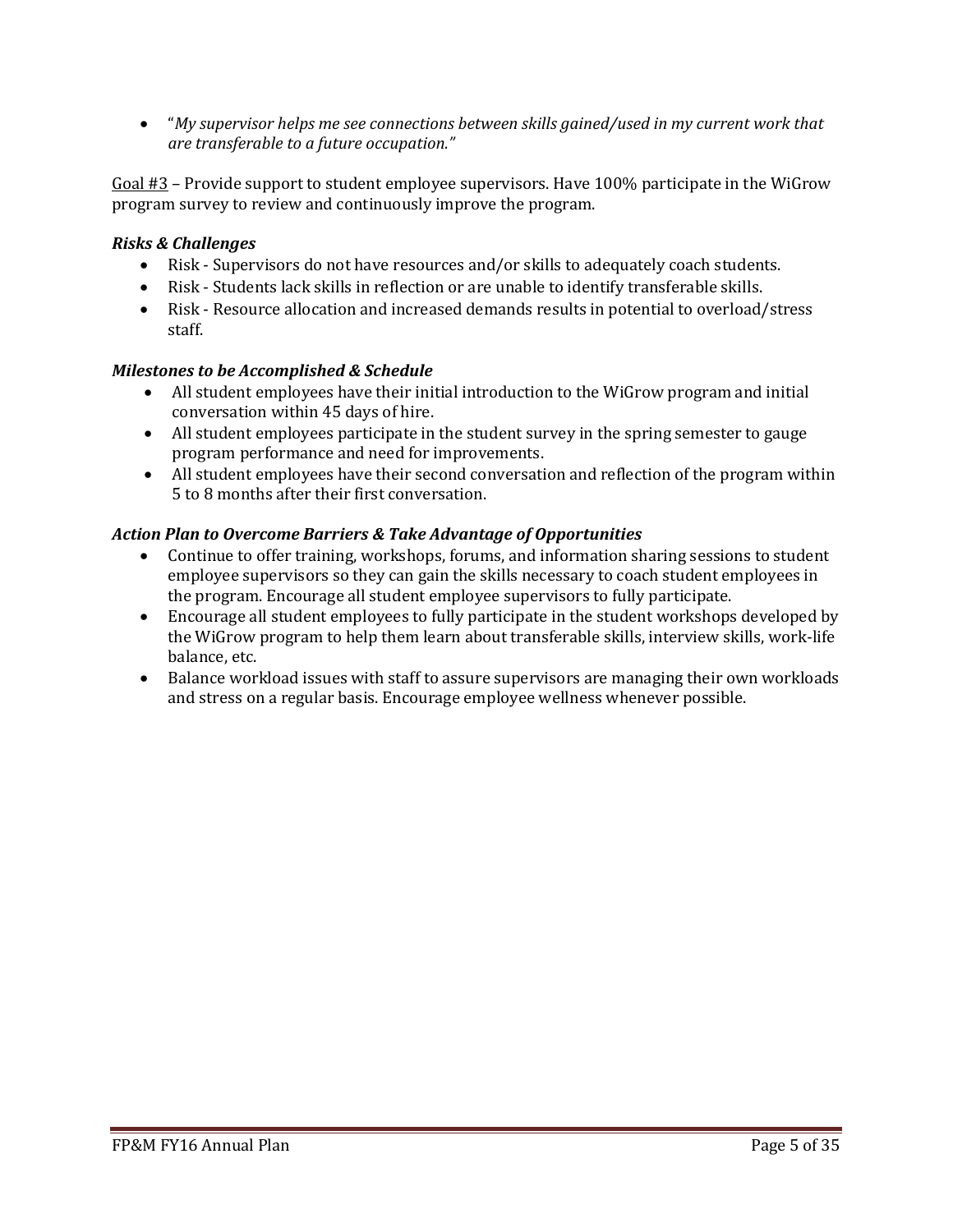# VCFA Strategic Priority 3: **Resource Stewardship Through Process Improvement**

# **Goal: Implement a Continuous Improvement System for all of FP&M.**

### *Goal/Objective Overview*

A continuous improvement system typically includes:

- Leadership which sets the "tone from the top" and demonstrates commitment to and the rationale for continuous improvement within the organization.
- Clear and specific goals both SMART long-term and short term for key areas of the unit's performance.
- A stated approach or methodology.
- An actionable plan with milestones and timeline.
- Periodic measurement and management review of progress against goals.
- An evaluation system which monitors for control of improvements or indicates areas for continued improvement.

In addition to the fifteen (15) individual FP&M strategic and operational priorities described below, one significant major process improvement initiative project currently underway is definitely worth mentioning here. Specifically, a project charter has recently been approved for the following Administrative Process Redesign (APR) project – FP&M Work Order Process and Small Project Delivery; Phase 2: Intake, Work Order Process, Small Project Delivery and Billing.

### **This APR project will:**

- 1. Conduct a full examination of the Work Order process from the lens of a single submission in order to better identify where there are gaps in the process that can be improved;
- 2. Pursue strategies for clear and consistent communication with customers at specified points in the process, ranging from assignment to the shops, to project milestones, to billing;
- 3. Leverage technology to better meet customer expectations; and,
- 4. Seek opportunities to better align operations to the natural cycle of the University/academic calendar.

### **The overall goal of the project is to:**

To improve the current Service Request/Work Order and PAC processes within FP&M Physical Plant, increasing customer satisfaction with service requests, scheduled maintenance and the management of in-house projects. Specific improvement should be shown in intake, communication, cost estimates, and timeliness.

### **The expected deliverables for the project include:**

- Redesigned process (es) for Work Orders, small project delivery, and customer billing in FP&M Physical Plant;
- Requirements for a new technology/system to support the redesigned process (es);
- A plan to implement the new Work Order process (es), including specific points of customer communication; and,
- A set of metrics to support and control the new process (es).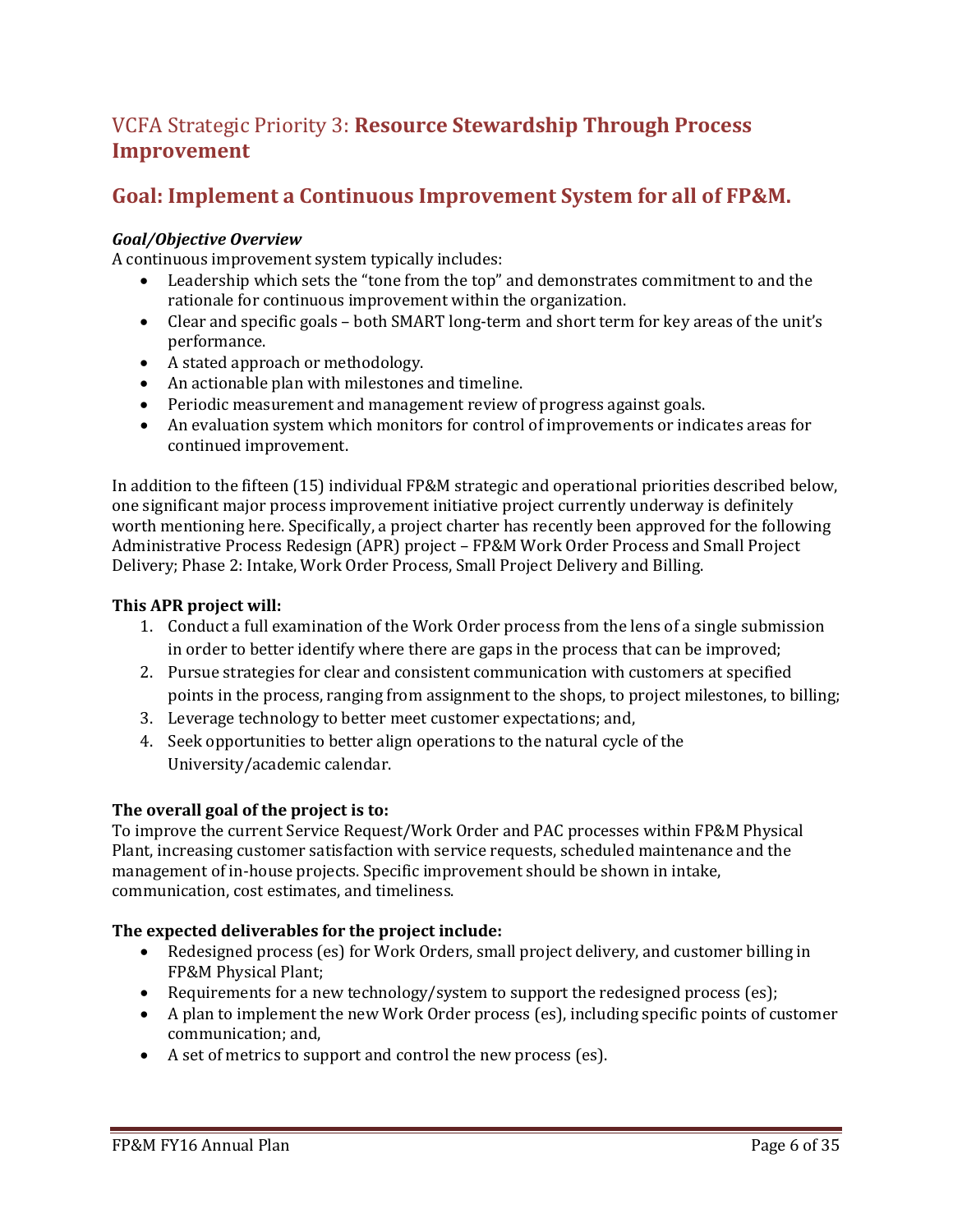A project team has been assembled and subject matter experts have also been identified. The project timeline is as follows:

### **Project Start Date: July 2015**

- Week One Kick off and team formation
- Week Two Terms/definitions, stakeholders and current state process mapping
- Week Three Process mapping continues and prep for the process walk
- Week Four Process walk and data collection plan
- Week Five and Six Walk the process
- Week Seven Baseline data and current state summary
- Week Eight + Continue the DMAIC

Target End Date: Spring, 2016

# **Section 3: FP&M Strategic and Operational Priorities - Summary**

In addition to the VCFA priorities identified above, FP&M has identified the following goals to pursue in the coming year. These goals have the greatest potential to support and advance FP&M's mission of "providing excellence in facilities and services for the UW-Madison community."

# **Goal 1: Complete implementation of FP&M's new annual performance review process.**

#### *Goal/Objective Overview*

FP&M requires all permanent staff to receive an annual performance review and has provided an evaluation for 100% of permanent staff in each of the last two years, but there is a need for greater consistency across the organization. In FY15, a cross-functional work team comprised of supervisors and front-line staff developed recommendations for a standardized performance review process and forms that would: be consistent across the division, incorporate EID competencies for managers/supervisors, and comply with the new campus performance management policy. In FY15, the new process and forms were piloted in Physical Plant-Grounds, Capital Planning & Development, and the Office of the Associate Vice Chancellor. The pilot focused on creating consistency across the organization, incorporating EID competencies, and improving the review process for both supervisors and employees. This initiative is especially important because providing meaningful performance evaluations and holding managers, supervisors and staff accountable for performance is a key action in the FP&M 2014 EID Plan Update. For FY16, the focus will be to evaluate the pilot, make modifications to the new process as necessary, and implement the program across the entire division by the end of FY16.

#### *Baseline Measure*

- Performance evaluations are required for all permanent staff in FP&M, typically by June of each year.
- A variety of formats is employed for documenting performance reviews.
- Evaluations are not always competency based.
- The FY15 pilot introduced competency-based performance measures, including EID competencies for FP&M supervisors and managers.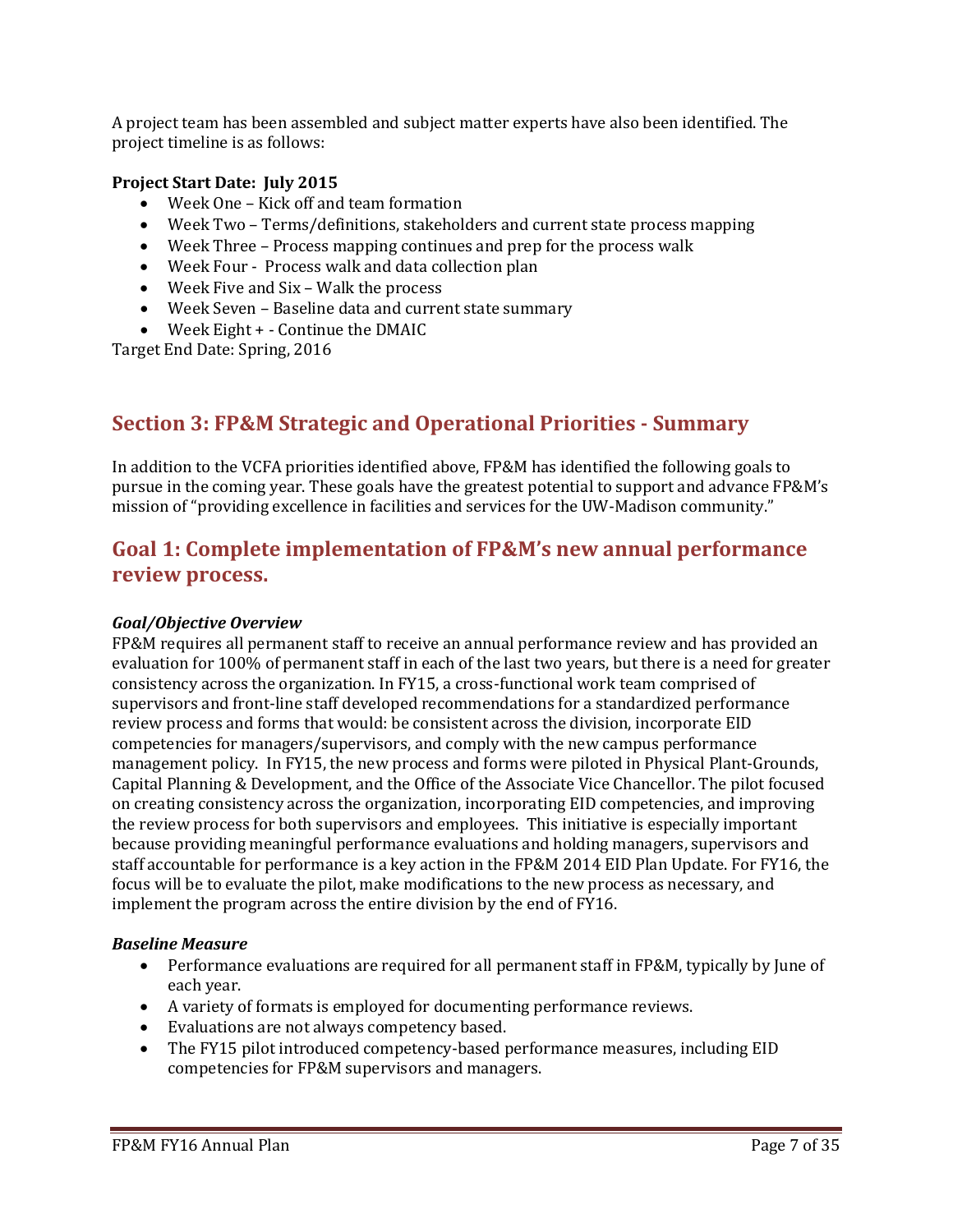## *Target Performance Indicators*

- All performance reviews include competency-based performance measures and a professional development component.
- The performance review process includes an annual goal-setting component and a mid-year check-in for all employees.
- Each employee receives an annual year-end performance review.
- The format is consistent for employee categories (e.g. exempt has a standard form, nonexempt uses a standard form).
- Training provided to all supervisors on how to provide constructive performance evaluations and coach for success - Goal is 100% of supervisors.
- EID competencies are incorporated for all supervisors and managers.
- Performance evaluations completed for 100% of staff.
- Performance evaluations completed for 100% of LTE and student employees.
- Random check of quality of performance reviews are conducted regularly.

### *Risks & Challenges*

- Challenge Cycle-time for performance reviews has been challenging due to workloads, particularly during the summer months.
- Challenge Assessing the quality of performance reviews, particularly of the face-to-face interactions, is difficult.
- Challenge Employees may not trust the new process or feel comfortable meeting with supervisors.
- Risk Competencies not being explained in terms that are readily understood by all employees.
- Challenge Ensuring performance reviews include face-to-face discussion between supervisor and employee.

### *Milestones to Be Accomplished & Schedule*

- Work team to collect feedback on the new process and forms by September 1, 2015 and make modifications to the process and forms as necessary based on user feedback.
- FP&M Leadership Team to approve new forms and process by October 1, 2015.
- Provide supervisor training on the new process and forms will be developed and rolled out division-wide in two phases; first in November 2015 for the mid-year conversations, and second, in March 2016 for the year-end review process.
- Conduct communication/training campaign to inform all FP&M staff of the new forms and process prior to the FY16 mid-year conversation exercise.
- All FP&M staff will conduct mid-year conversations using the new forms in December 2015.
- Conduct FY16 year-end performance reviews for all staff using the new forms and process.

# *Action Plan to Overcome Barriers and Take Advantage of Opportunities*

• The Performance Management work team will oversee implementation of the above milestones with support from the FP&M Leadership Team and new HR Director (once hire is complete – anticipated around September 1, 2015).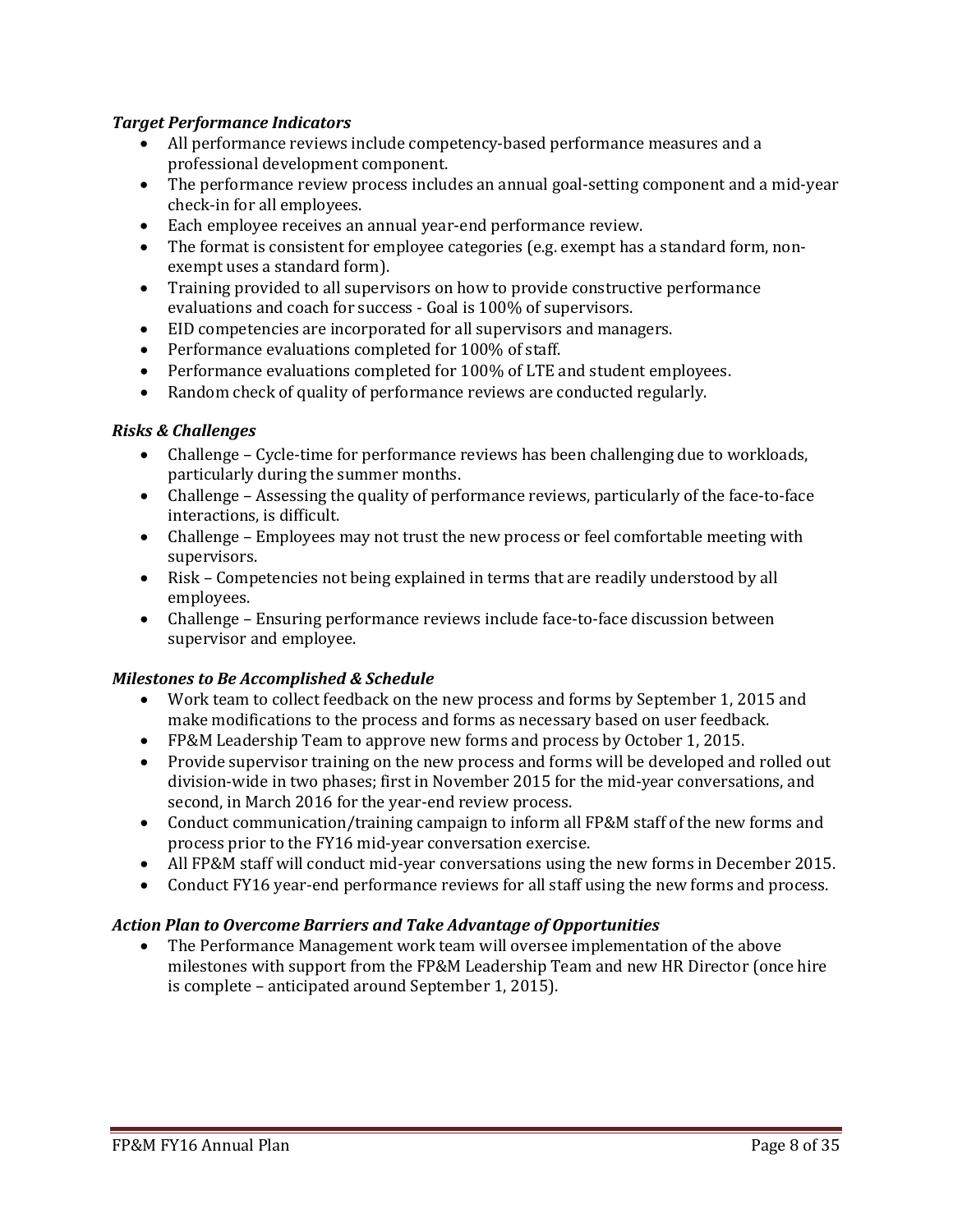# **Goal 2: Continue to develop and disseminate FP&M policies and procedures.**

### *Goal/Objective Overview*

In the past, FP&M policies and procedures have not been consistently documented or communicated. In 2013, the FP&M EID Plan identified the need for clear, consistent, and transparent policies in order to build credibility and trust between the FP&M Leadership Team and employees. In FY14, an approved process for identifying need, drafting policy and procedures, soliciting input, finalizing and communicating policies and procedures; and an approved policy/procedure template was established; a prioritized list of HR policies to develop was written; and, an FP&M Policy Advisory Review Group (PARG) was formed. In FY15, eight policies were drafted and approved. The goal for FY16 is to complete at least eight additional policies with a particular focus on finalizing internal HR-related policies.

#### *Baseline Measure*

- FP&M lacked a codified process of policy development when this initiative started in FY14.
- Policies and procedures were not formatted and tracked consistently.
- Policies were not readily available to staff.

#### *Target Performance Indicators*

- Policies are written in plain, easily understandable language.
- Policies are communicated across the entire organization through a variety of media.
- Policies are reviewed and updated on a regularly scheduled basis.
- Managers/supervisors are educated on new policies.

### *Risks & Challenges*

- Challenge Overcoming past practice.
- Challenge Acceptance and application by all managers and supervisors.
- Challenge In order to be fully accessible to all staff, policies must be translated into multiple languages, which adds to the length of time required to launch new policies.
- Challenge Staff turnover in the FP&M Human Resources and the Office of the AVC have reduced staff resources to draft and move new policies through the approval process.

#### *Milestones to be Accomplished & Schedule*

- Continue monthly meetings of the FP&M PARG to ensure that steady progress occurs on this goal; currently, the group is completing its review of two additional policies, Leave Without Pay and Safety Shoes, to be completed in FY16 Q1.
- Continue to develop additional policies already identified with a goal of completing at least two new policies per quarter. Several HR-related policy topics that were on hold pending implementation of HR Design can now be addressed, including Staff Overtime and Staff Recruiting.
- Additional policies developed and communicated as needed On-going.

#### *Action Plan to Overcome Barriers & Take Advantage of Opportunities*

• Efforts are on-going to ensure policies are translated and distributed division-wide so they are accessible to all staff.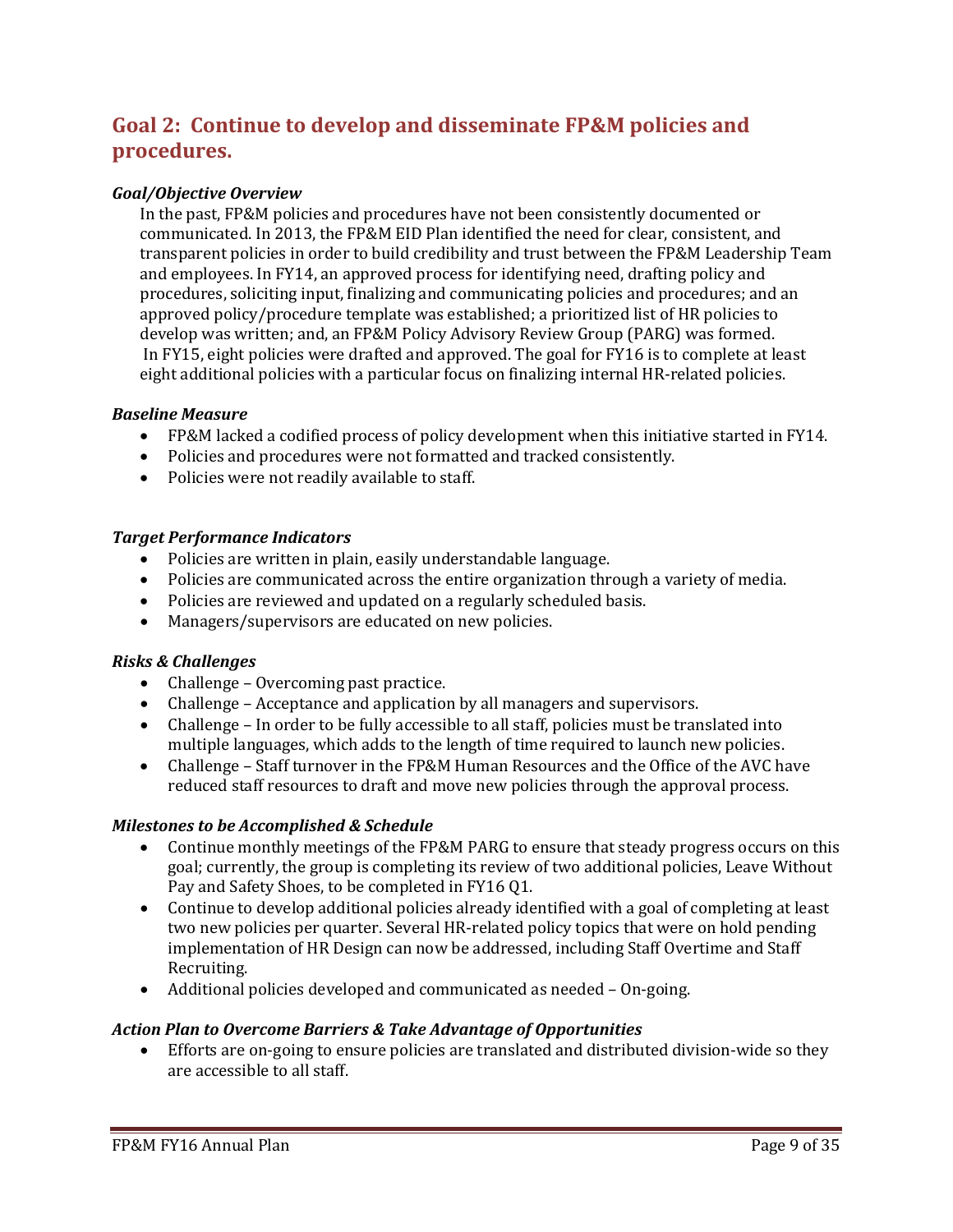# **Goal 3: Complete update and launch outdated FP&M department websites.**

# *Goal/Objective Overview*

Update and standardize the remaining outdated FP&M department websites for Physical Plant, Space Management, Campus Planning & Landscape Architecture, and Transportation Services, using the Wisc Web CMS platform to create consistent navigation between all sites, appealing design and an improved customer /user experience. Website updates to be completed by June 2016.

### *Baseline Measure*

- As of October 2013, EH&S and CP&D completed conversion of their websites using the WiscWeb CMS tool.
- As of November 2014 the FP&M main website was redesigned using the WiscWeb CMS tool.
- As of March 2015 the Campus Master Plan website was launched using the updated responsive template.
- As of June 2015, three other department sites are in-progress: CPLA, SMO, and Physical Plant.

### *Target Performance Indicators*

- All FP&M websites use the same navigation, consistent design elements, and color schemes.
- Sites are customer-friendly and mobile-ready.
- Content is current and a process is in place to review content on a regular basis to avoid outdated content moving forward.
- Website traffic is measured via Google Analytics and is analyzed to inform future development.
- Website includes Google Translate to facilitate use of the site in multiple languages.

### *Risks & Challenges*

- Challenge Limited staff resources to work on updates to department sites.
- Challenge Getting staffed trained and knowledgeable in the use of the WiscWeb CMS tool.

### *Milestones to be Accomplished & Schedule*

- Proposed re-design of Transportation Services website by October 2015.
- Launch CPLA site by November 2015.
- Launch new Physical Plant website by January 2016.
- Launch the Space Management website by January 2016.
- Launch Transportation Services updated website by April 2016.

#### *Action Plan to Overcome Barriers & Take Advantage of Opportunities*

- Utilize the expertise of the WiscWeb CMS team to help design the Physical Plant website.
- Partner with content owners in each department to ensure website content is relevant and current.
- Identify potential back-up resources to assist with project as needed.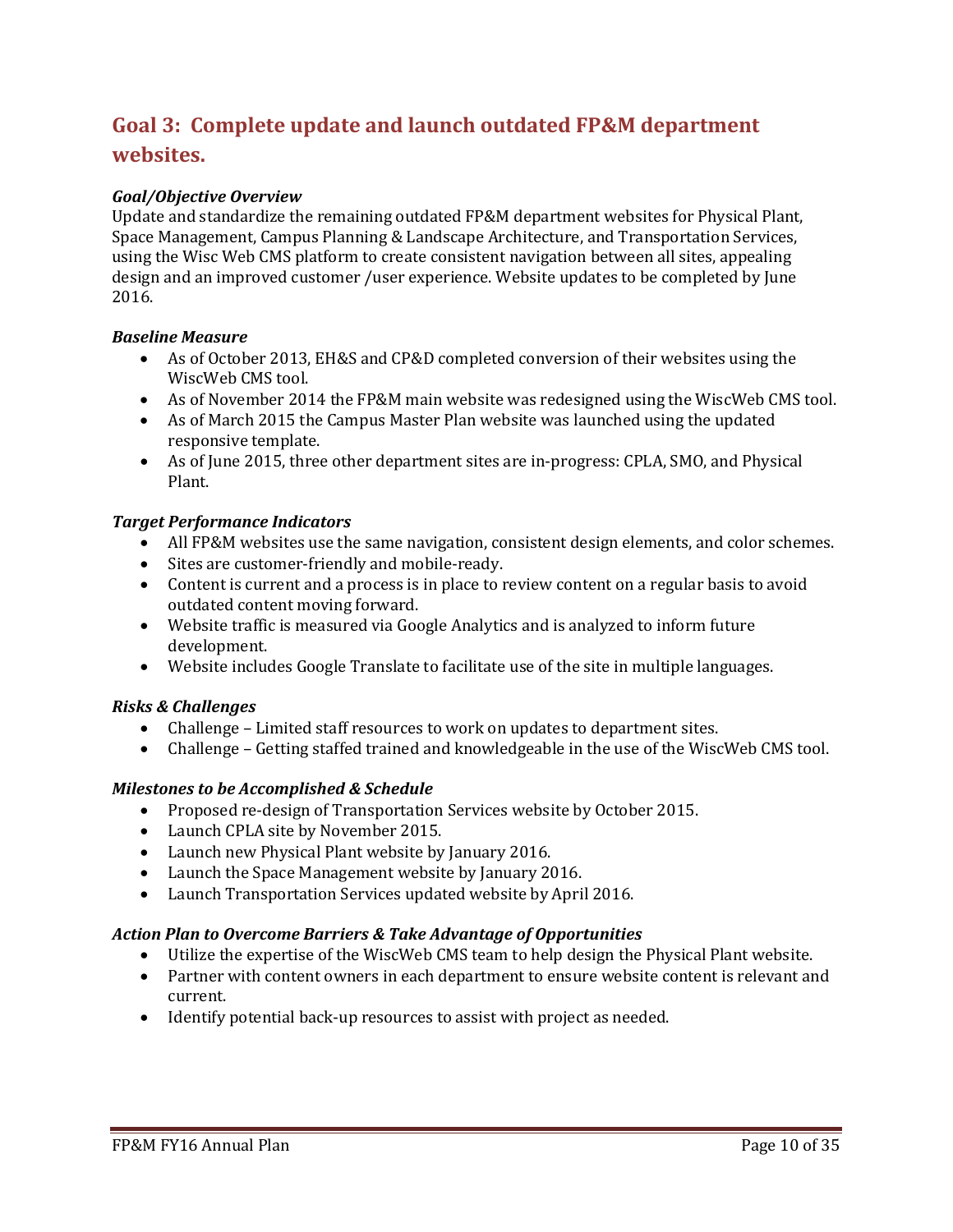# **Goal 4: Restructure existing departmental Continuity of Operations Plans (COOP) into one Master FP&M COOP.**

### *Goal/Objective Overview*

The Continuity of Operations Plan (COOP) for FP&M serving the UW-Madison community is an allhazards plan that establishes the framework for how FP&M will continue and/or restore its essential services should normal operations be disrupted. The move of personnel vacating out of the 8th and 9th floors of WARF to 30 North Mills gives us an opportunity to enhance our existing framework of COOP. The goal is to move from a department-based COOP into an integrated, comprehensive and workable COOP that is more connected to the overall FP&M mission. For FY16, this goal will focus on ensuring that each Occupant Emergency Plan (OEP) affecting FP&M is up-todate (particularly for buildings with multiple departments that are housed under one roof), identifying any gaps between content covered in an OEP and COOP, and consolidate the four departmental COOP plans into one Master COOP after the move.

#### *Baseline Measure*

- FP&M currently has four fairly robust departmental plans that illustrate specific departmental procedures during COOP trigger situations.
- The tabletop exercise on March 16, 2015 revealed that more coordination among the plans is necessary, particularly in the buildings where multiple departments are housed under one roof. Under the current state, there may be some duplication or conflict of activities if two departments activated their COOP independently without any coordination.

#### *Target Performance Indicators*

- Each FP&M building has an up-to-date OEP.
- The COOP format is consistent, making the overall usability easy and intuitive.
- The Master COOP must include a communication plan as essential element of the plan. Audience types include external customers, internal staff and top leadership of FP&M and UW-Madison.
- Use the annual tabletop exercise facilitated by UWPD to test the effectiveness of the Master COOP, using hypothetical unplanned events that affect some or all parts of FP&M.

### *Risks & Challenges*

- Challenge Silo-based mindset might resist the more holistic approach of this goal.
- Challenge Limited staff resources to spearhead this goal.
- Risk This goal requires up-to-date OEPs, which might delay the start of COOP integration.

### *Milestones to be Accomplished & Schedule*

- Phase 1 Focus on updating the OEP for each FP&M building.
	- o Form a project team comprised of OEP writers and building managers of FP&M buildings. UWPD and/or EH&S staff may serve as resources – November 1, 2015.
	- o Share templates and best practices among OEP writers. Begin updating OEP and finalize OEP revisions – January 31, 2016.
- Phase 2 Focus on identifying gaps between content covered in an OEP and the Master COOP.
	- o Form a project team with representatives from each COOP and OEP areas. Add a non-FPM facilitator to the team. Plan to hold a kickoff meeting – February 15, 2016.
	- o Begin identifying gaps between content in OEP and COOP March 15, 2016.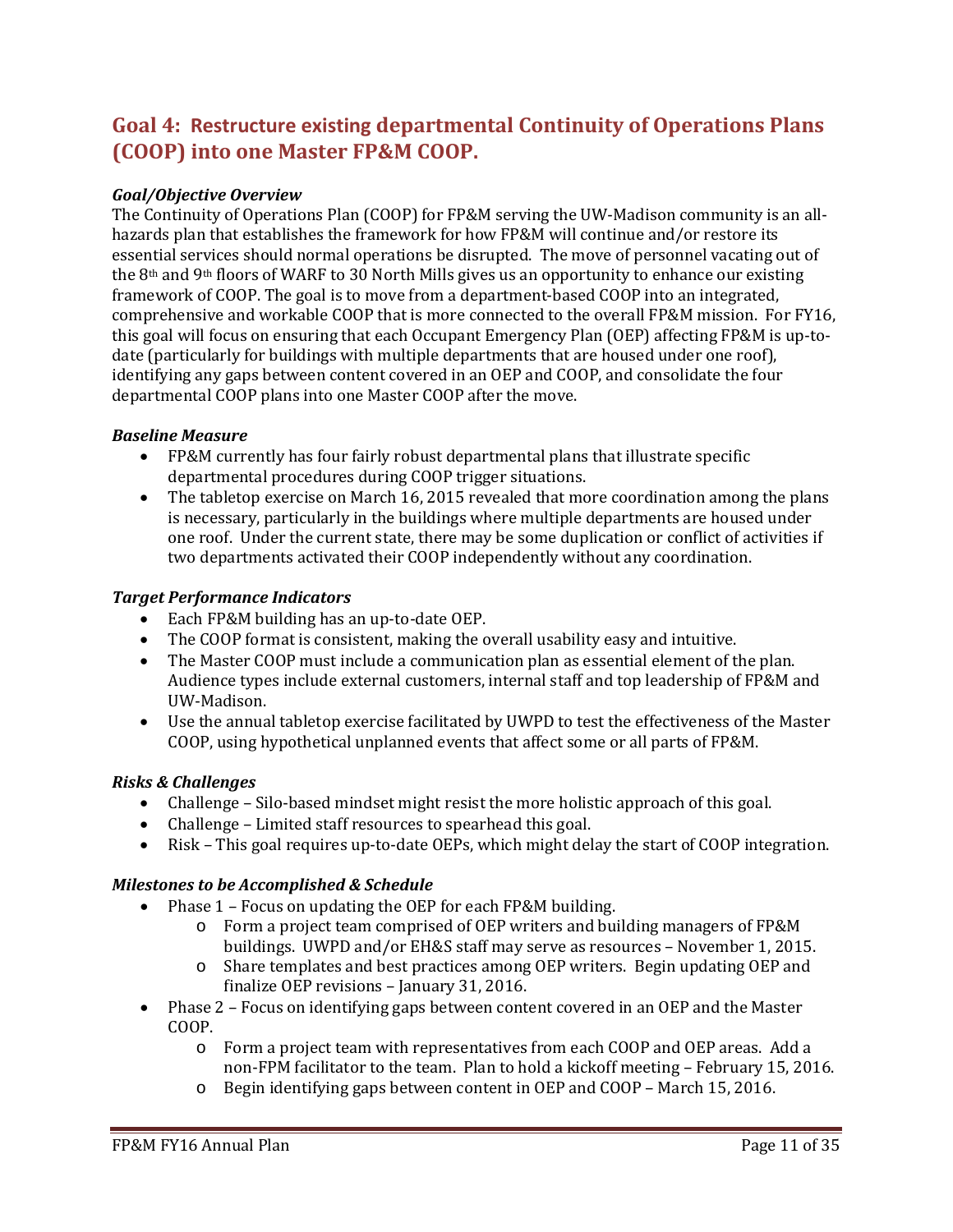- Phase 3 Focus on consolidating four FP&M departmental plans into one Master COOP.
	- o Begin consolidating four COOP plans into one May 31, 2016.
	- o Conduct the tabletop exercise June, 2016.
	- o Project complete by June 30, 2016.

# *Action Plan to Overcome Barriers & Take Advantage of Opportunities*

- Use internal talents and resources. Creating a culture of sharing and collaboration toward common goals.
- Forge good working relationships among project team members and identify new partners inside and outside of FP&M.

# **Goal 5: 2005 Campus Master Plan Implementation and 2015 Update.**

# *Goal/Objective Overview*

This goal tracks the number of major capital improvement project initiatives and overall development goals as identified in the approved 2005 Campus Master Plan. The objective is to assure that we are moving ahead with the goals identified in the plan and that the Campus Master Plan is a highly respected and utilized document guiding campus growth. It is also tracked to assure that this is a transparent, participatory planning process for the physical development of campus. This is an on-going, long term priority for FP&M. The 2015 Campus Master Plan Update process is underway and will be tracked under this same goal. The completion of that process and approved document is schedule for the FY17 Q3.

# *Baseline Measure*

- As of June 2015, 33 major projects have been completed or are in planning/design or construction out of the 95 identified in the 2005 Campus Master Plan (or 35% complete).
- For the 2015 Campus Master Plan Update process, which started in September 2014, we are 24% complete as of July 2015 with final approval expected in January 2017.

# *Target Performance Indicators*

- Major projects identified in the Master Plan are completed in a timely basis to meet programmatic needs of the University.
- Master Plan Goals are initiated and developed over time.
- 2015 Campus Master Plan Update documents are shared with constituents, campus stakeholders and the neighboring community.
- 2015 Campus Master Plan Update is recommended for approval to the Chancellor by the Campus Planning Committee (CPC).
- 2015 Campus Master Plan Update is approved by the City of Madison Common Council.

# *Risks & Challenges*

- Risk Project implementation involves construction delays, weather delays, and material delivery difficulties. Approval processes are also delayed which extend project completion times.
- Risk Resource allocation and increased demands results in potential to overload/stress staff.
- Challenge Funding of projects. State dollars are scarce and each project needs to be prioritized against other campus, UW System, and State priorities. Private dollars also continue to be scarce as resources are directed to other priorities and initiatives on campus that do not support facilities development and improvement projects.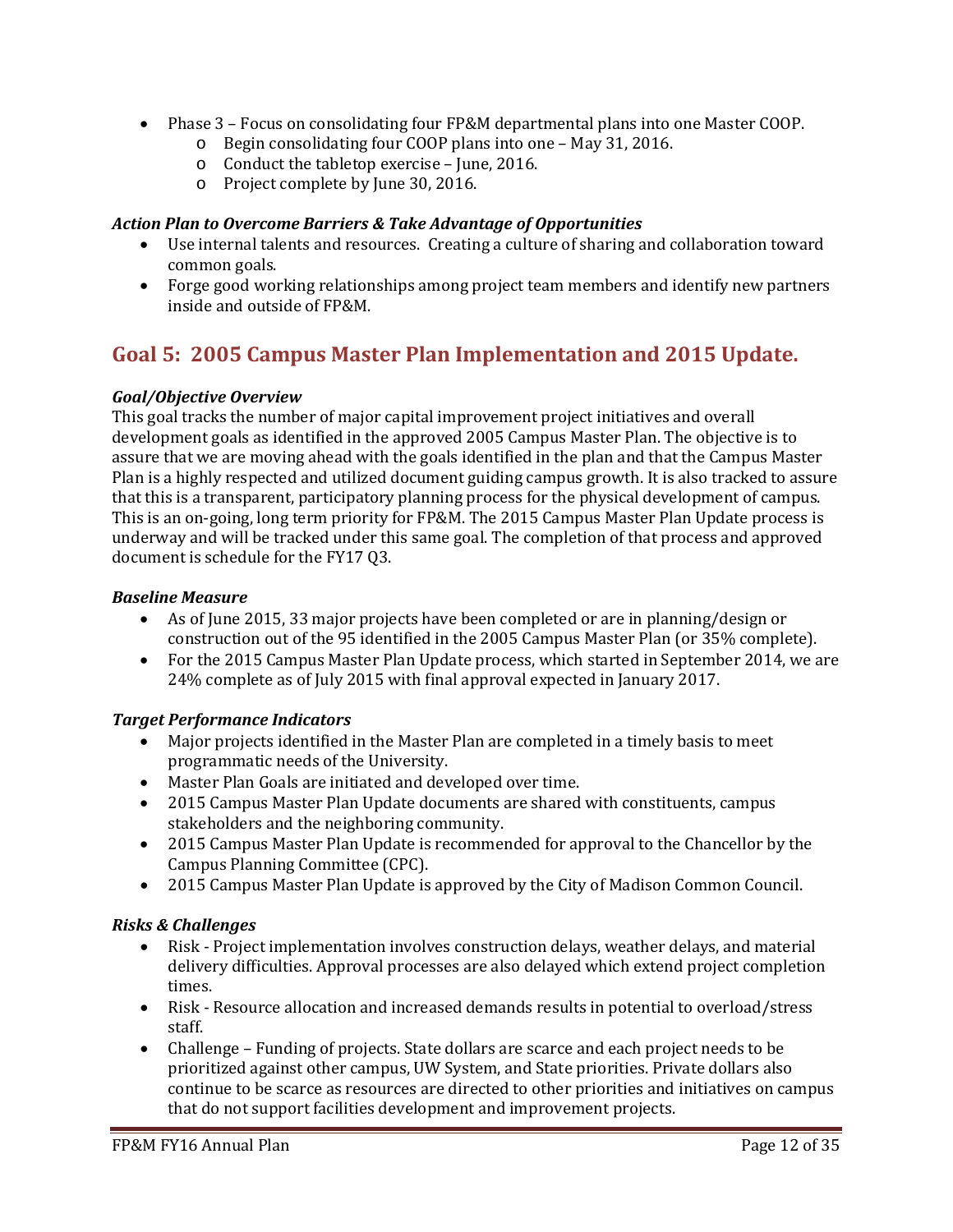• Challenge – Local community, neighborhood, and campus stakeholders raise concerns during the review process that may be unsurmountable or take additional time to resolve.

## *Milestones to be Accomplished & Schedule*

- 2015 Campus Master Plan Update:
	- o Initiate Project September 2014 (Complete)
	- o Kick-off meeting February 2015 (Complete)
	- o Meet with constituency groups April 2015 (Complete)
	- o Develop site & data analysis June 2015 (Complete)
	- o Develop concept drawings & initial recommendations September 2015
	- o Refine concepts and present revisions for comments January 2016
	- o Present final draft recommendations September 2016
	- o Gain approval from City of Madison Common Council December 2016
	- o Complete final deliverables January 2017

### *Action Plan to Overcome Barriers & Take Advantage of Opportunities*

- Continue to support major projects and 2005 Campus Master Plan goals to assure that they are implemented effectively. At the end of each fiscal year, we will review the number of projects completed to assure that we are moving forward with the planned opportunities and goals of the 2005 Campus Master Plan.
- Continue significant support for the 2015 Campus Master Plan Update process including meeting coordination, public outreach, engagement, and facilitation of the process through 2017.
- Continue meeting with the campus community (i.e. faculty, staff and students), local residents, and City of Madison staff to engage them in the 2015 Campus Master Plan Update development process to assure a smooth and timely approval process.

# **Goal 6: Storm Water Management.**

### *Goal/Objective Overview*

UW-Madison is part of the Yahara Lakes watershed and occupies over 4 miles of lakefront on its largest water body, Lake Mendota. Virtually all of the storm water runoff from campus ends up in either Lake Mendota or Lake Monona. This objective tracks pervious land area changes for the main UW-Madison campus to better understand our impact on storm water runoff. The goal is to maintain or increase the amount of pervious area within the main campus boundary. Maintaining or increasing pervious area is important because it helps the university meet Wisconsin Department of Natural Resources (DNR) requirements for storm water runoff, as well as sediment and phosphorus control. Doing so demonstrates the UW–Madison's commitment to improving water quality; reducing the quantity of storm water flowing into the lakes (and thus reducing the risk of downstream flooding); and, strengthens relationships with surrounding municipalities.

### *Baseline Measure*

- As of 2008, when our data capture began, the main campus consisted of approximately 61% pervious area and 39% impervious area, including the Lakeshore Nature Preserve.
- As of January 2015, the main campus consists of approximately 60% pervious area and 40% of impervious area, including the Lakeshore Nature Preserve. Note that even though we have increased our impervious area by only 1% across campus in seven years this equates to an approximately 10-acre decrease in pervious area. With on-going development of new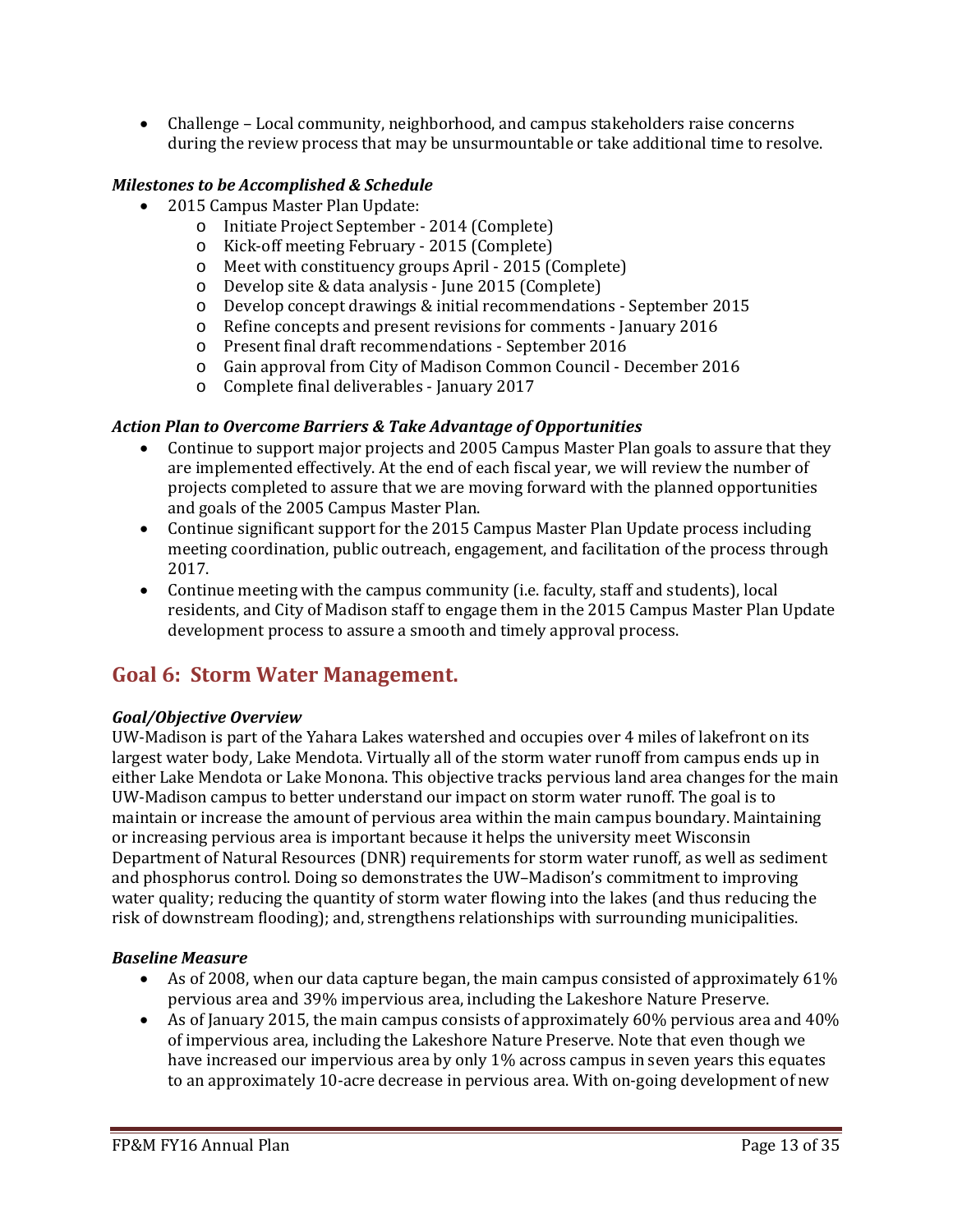facilities on the main campus, we are currently headed in the wrong direction despite initiatives to reduce to storm water impacts as much as possible with each new project.

## *Target Performance Indicators*

- Initial goal was to increase pervious areas to 70% and decrease impervious areas to 30% campus-wide by 2015. That goal must be re-evaluated based on updated data from the 2015 Campus Master Plan Update process which is due in September 2015.
- Calculations will be done on an annual basis to compare prior data with changes made over the past fiscal year in development.
- Changes to the overall numbers are based on the number and types of major capital improvement projects in development each year.

## *Risks & Challenges*

- Challenge major projects in the more urbanized areas of campus have difficulty including best management practices for storm water management due to tight sites surrounded by pavement, streets, and sidewalks.
- Challenge project funds may not be available to include innovative technologies in managing storm water runoff or detaining it to minimize downstream impacts.
- Challenge tracking changes and ensuring that the data set is accurate and up-to-date.
- Risk not meeting our goals continues to impact our positive relationships with the general public, neighborhood residents, and our student body who are demanding that we be leaders and assuring that we monitor, manage, and minimize our impact on the Yahara Lakes system.

## *Milestones to be Accomplished & Schedule*

- Update storm water model and analysis for entire campus as part of the overall 2015 Campus Master Plan Update process - September 2015.
- Review and recommend changes to major capital improvement projects to assure storm water management is being considered and impervious areas are reduced as much as possible to meet the goal-On-going.
- Confirm 70% goal can be met with current, on-going projects in FY15. Modify goal if it is not realistic based on the analysis from the 2015 Campus Master Plan Update process - September 2015.

### *Action Plan to Overcome Barriers & Take Advantage of Opportunities*

- Continue to monitor major projects during design and construction to assure best management practices are studied and used to manage and reduce storm water impacts.
- Recommend innovative methods for including storm water and green infrastructure solutions to manage storm water runoff impacts.

# **Goal 7: Provide project management services for capital projects.**

### *Goal/Objective Overview*

Serve as the liaison between campus customers (Schools and Colleges), project managers assigned by the Division of Facilities Development (DFD) and the architectural/engineering design firms. Manage the quality, schedule, and budget for capital projects to ensure support of the academic, research, and outreach mission of the university.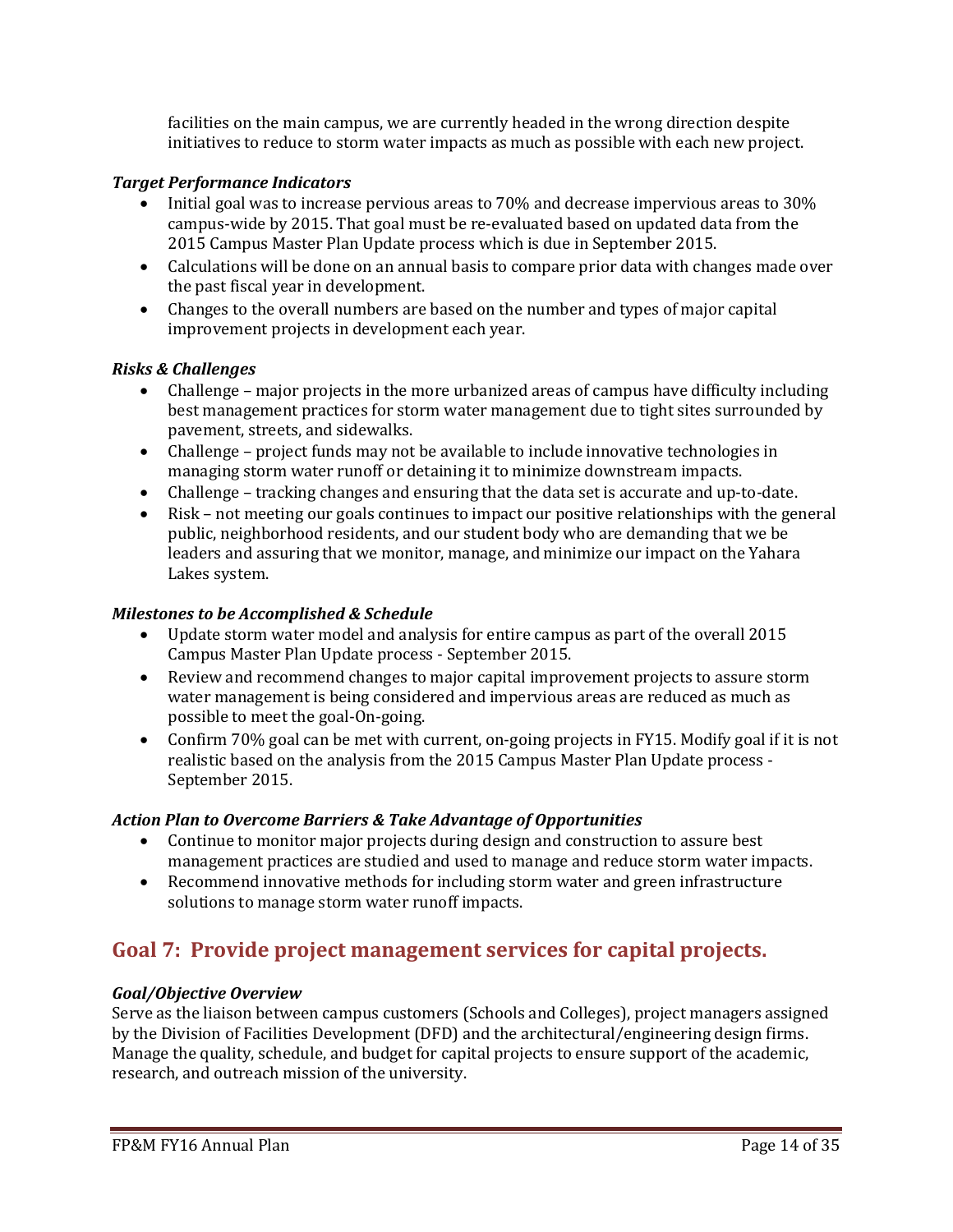## *Baseline Measure*

- As of June 2015, 6 projects are scheduled to complete construction during FY16.
- 12 projects are scheduled to complete planning/design during FY16.

#### *Target Performance Indicators*

- Complete projects on time, and within budget to the specified level of quality.
- Complete planning & design on 12 projects (\$281.9M) and move into construction during FY16.
- Complete construction on 6 projects (\$100.9M) during FY16.
- Quality, schedule, and budget established by construction documents and bids; tracked and managed at the project level.

### *Risks & Challenges*

- Challenge process and schedule are determined by UWSA and DFD. Within the last year, the scheduling of A/E selections and State Building Commission meetings has slowed considerably and it is difficult to target selection and/or approval dates for projects.
- Challenge DFD holds the planning, design and construction contracts for all capital projects, and time to get signatures for design and construction contracts has also slowed considerably.
- Challenge the "Single Prime" bidding process mandated by State statute has resulted in delays and friction among the various contractors.
- Challenge ensuring targeted funds are raised in a timely fashion for those projects funded, in part, or entirely, by gifts.

#### *Milestones to be Accomplished & Schedule*

Construction complete by 6/30/2016:

- Below Alumni Center Renovation (\$2.8M) complete construction by winter 2016.
- Elizabeth Waters Hall Renovation (\$13.3M) complete phase I construction by fall 2015.
- Memorial Library  $4<sup>th</sup>$  Floor Remodel (\$0.7M) complete construction by spring 2016.
- University Houses Renovation (\$15.0M) complete construction by fall 2015.
- West Campus Cogeneration Facility Chiller Addition (\$67.6M) complete construction by summer 2015.
- 30 North Mills (\$1.5M) complete construction by fall 2015.

Planning/Design complete by 6/30/2016:

- Babcock Hall Dairy Renovation & CDR Addition (\$43.4M) complete 35% documents by fall 2015.
- Bascom Hall Room 165 Remodel (\$1.7M) complete construction documents by fall 2015.
- Chemistry Instructional Addition & Renovation (\$111.9M) complete 35% documents by winter 2016.
- ITIP Classroom Renovation Projects, Group A (\$1.6M) complete construction documents by summer 2015.
- ITIP Classroom Renovation Projects, Group B (\$1.1M) complete construction documents by spring 2016.
- Lot 76 Sanitary Lift Station Renovation (\$2.1M) complete construction documents by winter 2016.
- Meat Science and Muscle Biology Building (\$42.8M) complete construction documents by winter 2016.
- Music Performance Facility (\$21.8M) complete construction documents by fall 2015.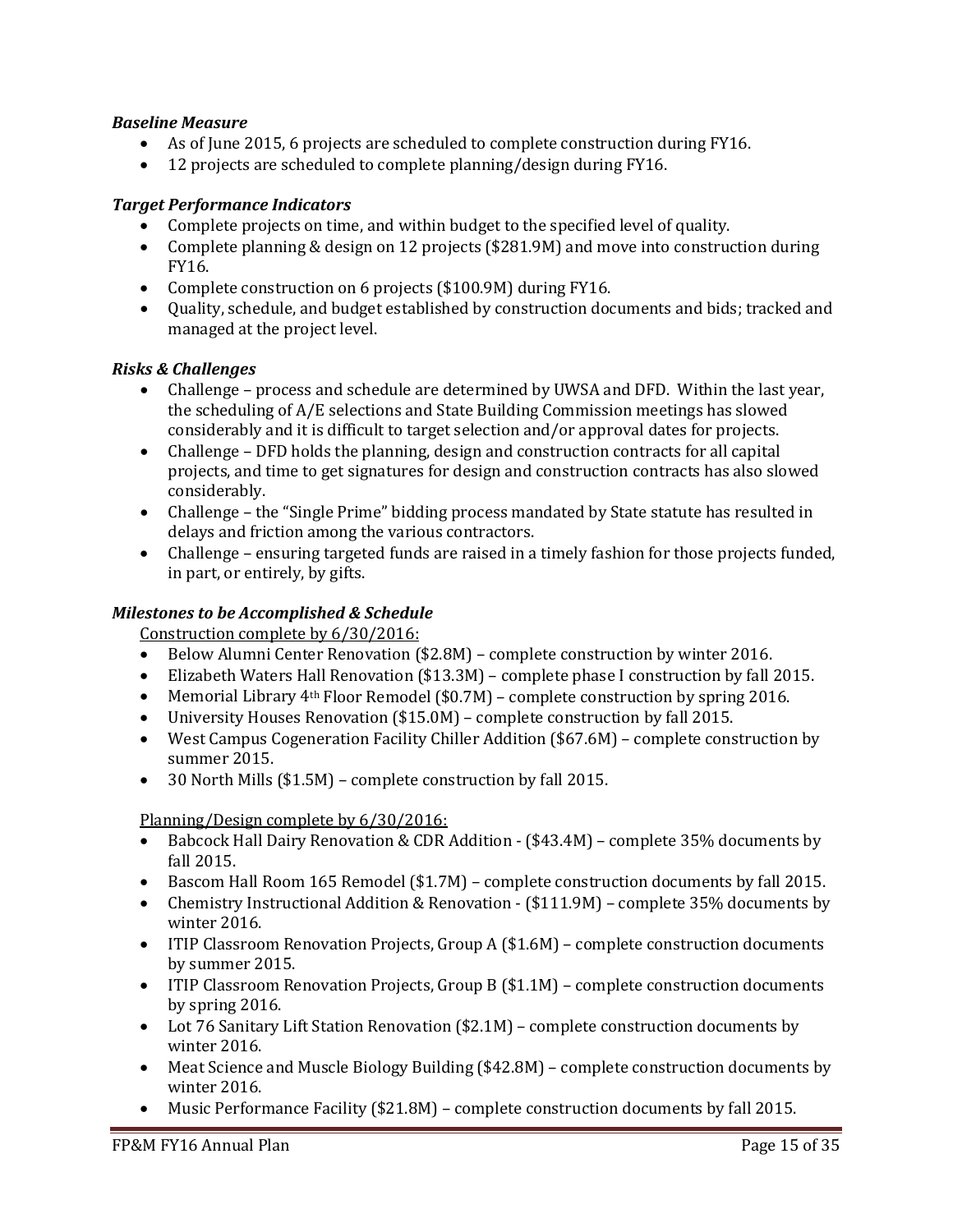- Police & Security Facility Addition (\$4.8M) complete construction documents by spring 2016.
- University Health Services Remodel (\$2.0M) complete construction documents by winter 2016.
- Wendt Commons  $3^{rd}$  Floor (\$2.5M) complete construction documents by spring 2016.
- Witte/Sellery Halls Renovation (\$47.0M) complete 35% documents by spring 2016.

## *Action Plan to overcome barriers and take advantage of opportunities*

• Each project manager monitors project schedule, budget, and quality and works with campus customers and, through the Division of Facilities Development (DFD), works with designers and contractors to complete the project on time, within budget, and to the expected level.

# **Goal 8: Sustainability – Continue to advance the 'UW Builds Green' program.**

# *Goal/Objective Overview*

To benchmark the campus commitment to sustainability by pursuing Leadership in Energy and Environmental Design (LEED) certification on most major new construction and renovation projects at a minimum of LEED silver certification level.

### *Baseline Measure*

• Advance the 'UW Builds Green' program.

### *Target Performance Indicators*

- Leadership in Energy and Environmental Design (LEED) Silver certification.
- Successful LEED certification.
- Adherence to the principles of sustainability included in the Division of Facilities Development (DFD) Sustainability Guidelines.

### *Risks & Challenges*

- Risk The ability to implement processes or procedures that are not truly sustainable. Points may still be received through the LEED point system, but the item is not sustainable for the particular project.
- Challenge The entire project team the architects, engineers, owners, and contractors need to be committed. Collaborative efforts from the very beginning of the project are needed to ensure success.
- Challenge Follow through on measurement and verification of the building's actual energy use compared to the model to ensure that it is performing as designed.
- Risk The LEED process starts at the very beginning of the project and can continue for a year or more past the point when construction is complete. During this time, members of the project team can change, and information isn't always passed on. This can result in delays and inadequate information for completing the credits.
- Risk Resource allocation and increased demands results in potential to overload/stress staff.
- Risk The State may change its policy regarding LEED certification.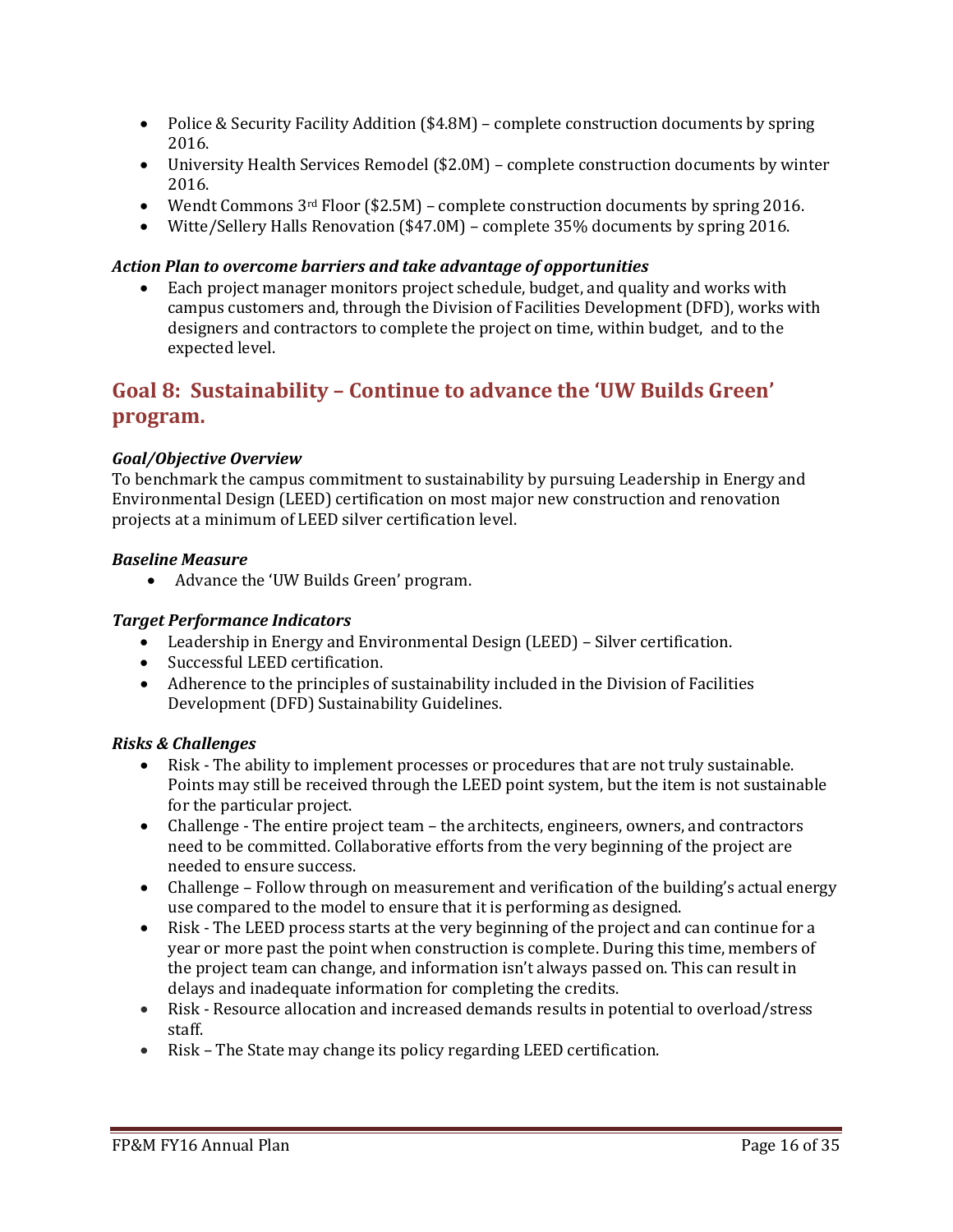# *Milestones to be Accomplished & Schedule by June 30, 2016*

Currently, there are 3 projects expected to achieve LEED certification:

- Charter Street Heating Plant tracking LEED Gold (certification expected fall 2015).
- Memorial Union Renovation, Phase I tracking LEED Silver (certification expected spring 2016).
- Wisconsin Institutes for Medical Research Phase II tracking LEED Silver (certification expected spring 2016).

#### *Action Plan to overcome barriers and take advantage of opportunities*

• Incorporate LEED/Sustainability discussions into project design meetings. This ensures that the entire project team understands the sustainability goals of the project.

# **Goal 9: EH&S Radiation Safety Program and UW Health Relationship Reorganization.**

#### *Goal/Objective Overview*

During 2014 a number of issues arose regarding EH&S' working relationship with UW Health. While the relationship had been bumpy prior to the departure of a former UW Health health physicist, the connection between EH&S' Radiation Safety program and the hospital deteriorated upon his departure. While there has not been any disruption of services to the UW Hospital throughout this period, there are several administrative issues that continue and need to be addressed. They include communication, financial, legal, and human resource matters.

The goal will be to conduct a thorough review of all Radiation Safety services, including human resources, financial commitments and budgeting, organizational and reporting structures, radiation safety licenses with the State, operating agreement (i.e., contract between UW Health and UW-Madison) and the Radiation Safety Committee by September 2015. The objective will be put in place a structure that can continue to meet campus needs but also meet the growing needs of UW Health by December 2015.

#### *Baseline Measure*

- The Operating & Service Agreement between the Board of Regents and UW Health was completed in 2007. The agreement is outdated and in need of revision.
- A Strategic Plan for UW Health and Radiation Safety does not exist. There is no clear description about what resources are needed to maintain the various radiation safety programs in EH&S that provide services to campus and UW Health. There is no full description of what UW Health needs in the way of services.
- The relationship between EH&S Radiation Safety and UW Health is highly complex. There are many activities that require specialized services for patient care, research, and the production of radioactive materials. The growth of UW Health and the UW-Madison School of Medicine and Public Health (SMPH) over the past decade has added increasing pressure on resources, reporting relationships, and services.
- Policies and procedures for Radiation Safety should be vetted through the Radiation Safety Committee to ensure synergy between UW Health and campus.
- There are several layers of regulatory compliance and these mandates include federal and State regulations. There are also accrediting agencies that have mandates that must be met. Administrative codes have become increasingly complex. Radiation Safety must maintain several licenses with the State to ensure full compliance. Due to the nature of some specialized equipment, very specific licenses are needed for particular instruments. A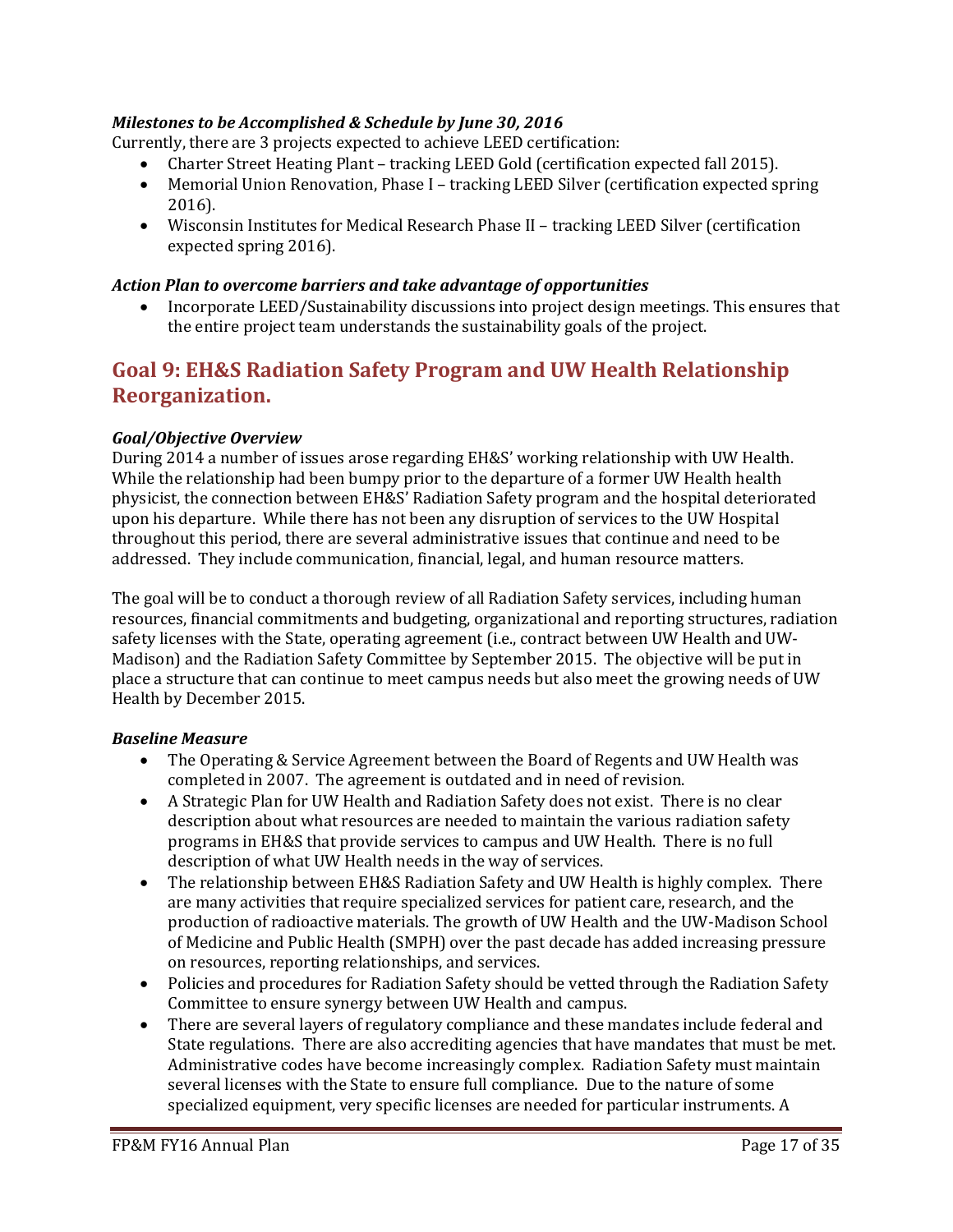comprehensive listing of these requirements is needed to ensure full compliance with all agencies.

- Issues at UW Health would be evaluated by subject matter experts and a recommendation provided to the Radiation Safety Committee.
- The current budget structure for the Radiation Safety program does not fully describe the shared ownership of the program. This has complicated the ability to understand and communicate what services are cost-incurring and which ones are not.
- The current system and database for tracking incidents is inadequate. There needs to be incident summary review process presented at each University Radiation Safety Committee meeting.

### *Target Performance Indicators*

- The 2007 agreement needs to be revised and possibly divided into different functional areas: a detailed map of services and training; who provides them; their cost; and, how they will be recorded, invoiced, and paid needs to be clearly defined.
- A Strategic Plan of the EH&S' Radiation Safety program should be developed that provides an organizational atlas, mission, vision, and guiding principles of the program. The Strategic Plan must also include goals, a comprehensive list of policies and procedures, a list of services, measures, funding, and future plans and priorities.
- A complete list of compliance mandates that includes all agencies and licensing requirements.
- A plan on how the campus and UW Heath programs will be administered. It should include delegations of authority, trustworthy and reliable officials, responsibilities of the Reviewing Official, Radiation Safety Officer, Radiation Safety Committees, and any other individuals or group that has a significant stakeholder relationship in the Radiation Safety program.
- A Radiation Safety budget needs to be refined to further address funding sources, expenditures and categories of services for the campus and UW Health.

# *Risks & Challenges*

- Risk People resources and time to complete the various tasks. Depending on the level of work needed, some areas may be difficult to complete in a timely manner, especially if there are staff departures in key areas, or if a surge in work load and safety requests come into the EH&S department or UW Health.
- Risk There will need to be some level of validation of the numbers. This is needed to ensure that we are not being misled in our assumptions. Utilizing common sense, subject matter area experts, and benchmarking, will help to ensure that valid conclusions are reached.
- Risk Compliance structure and mandated changes creates vulnerabilities to operations and to the institutions (i.e. UW-Madison and UW Health). Unfunded mandates always create a tremendous amount of work. EH&S closely monitors federal and State regulations for changes and updates, but they continue to grow and change. We cannot predict future events; we can only react to them as they occur. A large component of ensuring compliance with regulations is through annual State agency inspections. There may also be programmatic inspections, or they may be in the form of a surprise, unscheduled inspections. Finally, there may be inspections due to environmental or safety-related incidents.
- Challenge Time needed to develop and document all of the information relevant to the UW Health Radiation Safety program.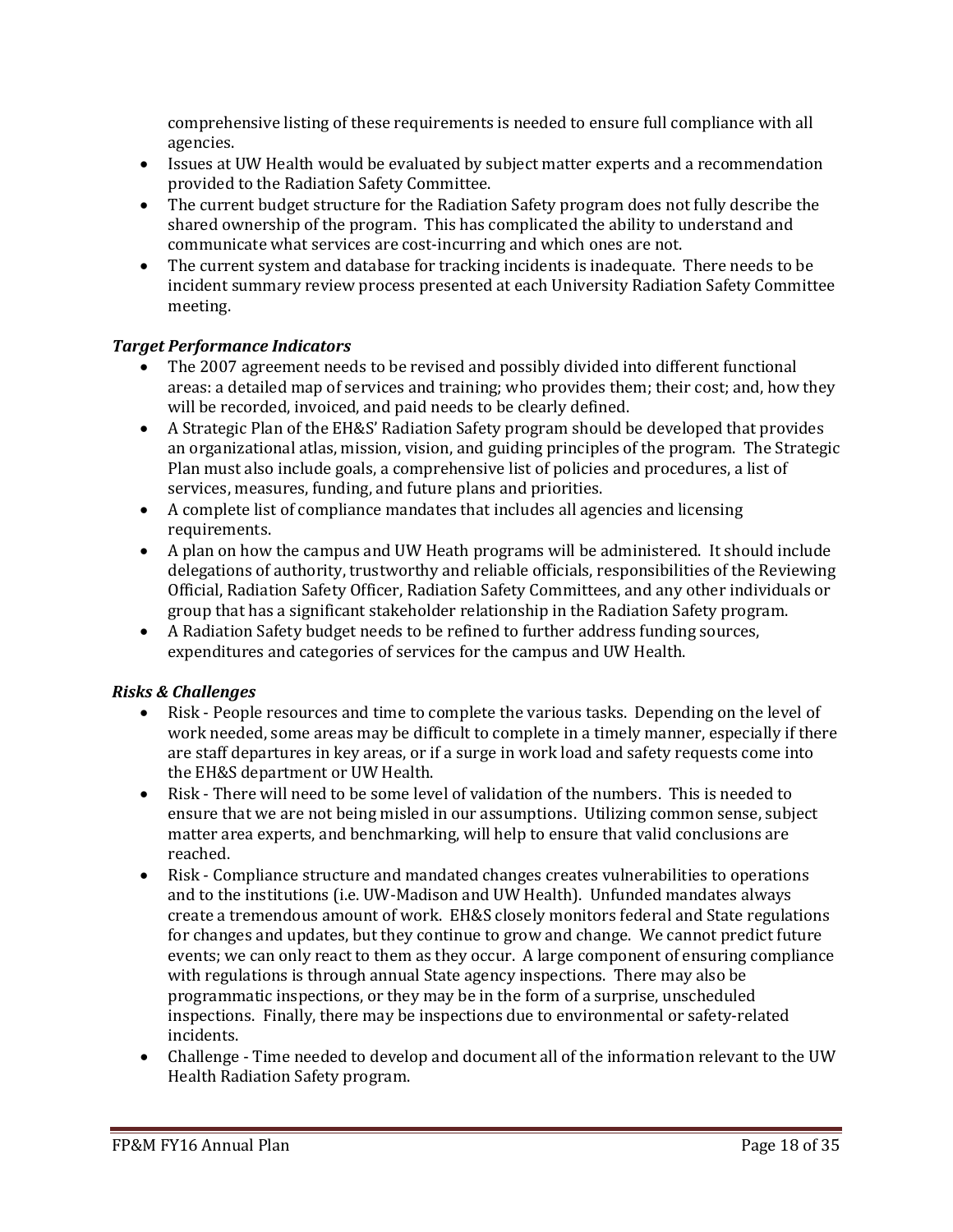- Challenge Time to conduct reviews of the new agreement, the Strategic Plan, and the Administrative Plan.
- Challenge Translation of the Radiation Safety program into a common language that nonradiation staff can understand.

#### *Milestones to be Accomplished & Schedule*

| <b>Milestone</b><br>No. | <b>Milestone Description</b>                                                                                                                                                                                                                                                      | Completion<br><b>Date</b> | <b>Milestone</b><br><b>Status</b> |
|-------------------------|-----------------------------------------------------------------------------------------------------------------------------------------------------------------------------------------------------------------------------------------------------------------------------------|---------------------------|-----------------------------------|
| 1                       | Approved TRO (RO) status for Marisa Bartlett.                                                                                                                                                                                                                                     | <b>July 2015</b>          |                                   |
| $\overline{2}$          | Determine Radiation Safety licensing by percentage<br>under all licenses.                                                                                                                                                                                                         | <b>July 2015</b>          |                                   |
| 3                       | Obtain an estimate of budget breakdown for sharing<br>resources (include Items 5 and 6 in budget).                                                                                                                                                                                | <b>July 2015</b>          |                                   |
| $\overline{4}$          | Review the Radiation Safety Committee Charter for<br>committee composition and membership<br>requirements.                                                                                                                                                                        | <b>July 2015</b>          |                                   |
| 5                       | Determine hourly effort of UW-Madison Radiation<br>Safety staff dedicated to UW Health programs.                                                                                                                                                                                  | <b>July 2015</b>          |                                   |
| 6                       | Create a UW Health health physicist job description<br>to be based on the Radiation Safety Technician title.                                                                                                                                                                      | <b>July 2015</b>          |                                   |
| 7                       | Create a Reviewing Official (RO) organization chart<br>for UW-Madison and UW Health.                                                                                                                                                                                              | <b>July 2015</b>          |                                   |
| 8                       | Create an incentive for transfer of staff to UW Health.                                                                                                                                                                                                                           | August 2015               |                                   |
| 9                       | Work with Human Resources from UW Health and<br>FP&M to determine job changes so transferred staff<br>do not lose benefits (i.e., remain State employees).                                                                                                                        | August 2015               |                                   |
| 10                      | Redesign organizational chart for the Radiation<br>Safety program.                                                                                                                                                                                                                | August 2015               |                                   |
| 11                      | Develop transition plan for Radiation Safety staff to<br>include transfer logistics, organization, location,<br>security clearances, and training programs.                                                                                                                       | August 2015               |                                   |
| 12                      | Complete and finalize operating agreement (contract)<br>for the Radiation Safety program.                                                                                                                                                                                         | August 2015               |                                   |
| 13                      | Develop and create a draft template of letters of<br>delegation of authority to the Radiation Safety Officer<br>for UW Health and UW-Madison.                                                                                                                                     | August 2015               |                                   |
| 14                      | Dual appointment of designated RSO for UW-Madison<br>and UW Health.                                                                                                                                                                                                               | September<br>2015         |                                   |
| 15                      | UW Hospital Offices to be established.                                                                                                                                                                                                                                            | September<br>2015         |                                   |
| 16                      | Recruit Radiation Safety staff (target of 3 staff<br>members) for transfer to UW Health. Each individual<br>to have the same position description.                                                                                                                                | September<br>2015         |                                   |
| 17                      | Review and reallocate Radiation Safety staff task for<br>campus.                                                                                                                                                                                                                  | September<br>2015         |                                   |
| 18                      | Amend to broadscope license to provide dual<br>certification that will be signed by two individuals<br>authorized to make binding commitments on behalf<br>of the applicant. The two individuals that would sign<br>would be a UW-Madison and UW Health authorized<br>individual. | October 2015              |                                   |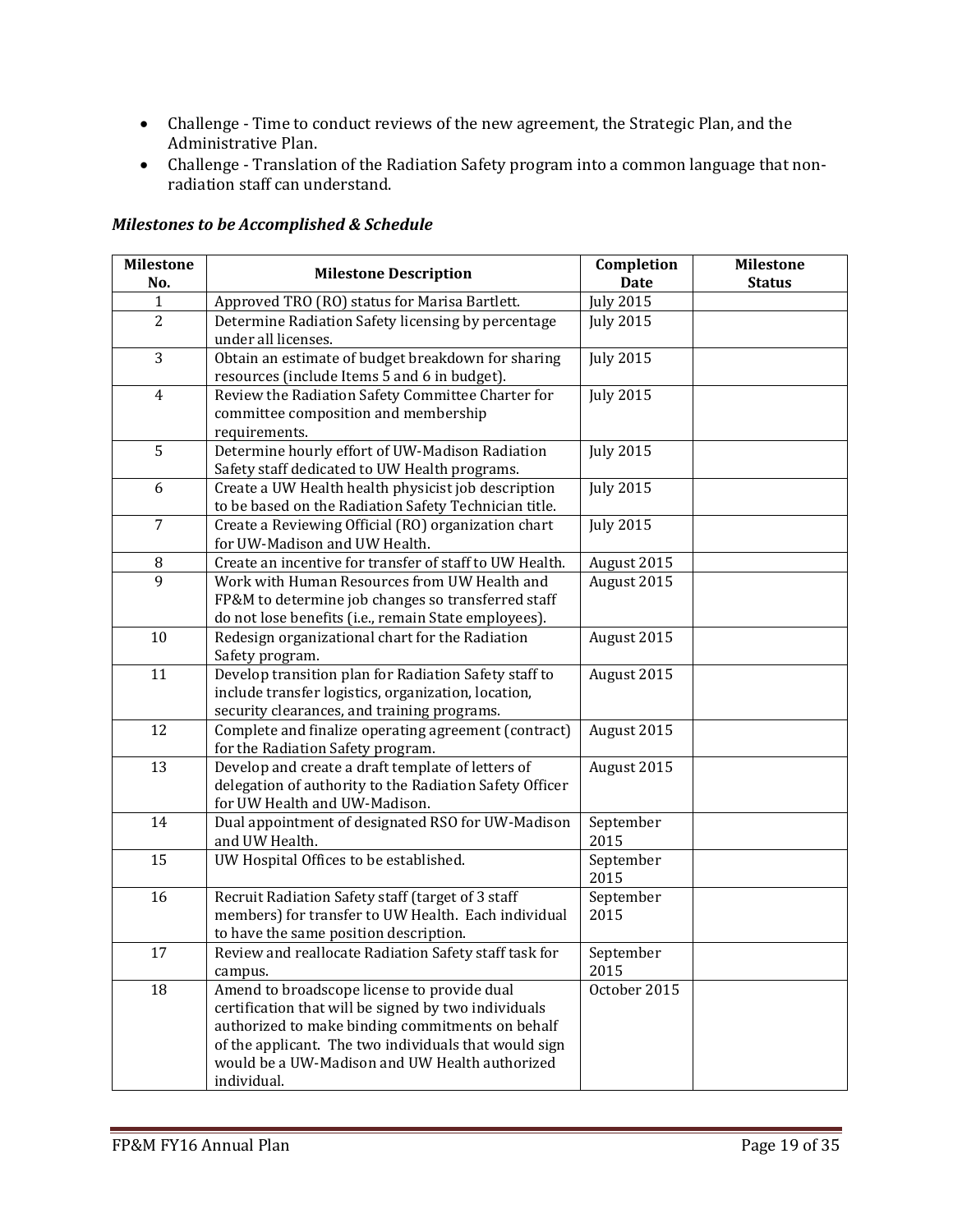## *Action Plan to Overcome Barriers & Take Advantage of Opportunities*

- Complete the new EH&S and UW Health agreement and have the document signed by the respective authorities.
- Complete an organizational structure of the Radiation Safety program from an EH&S, UW-Madison, and UW Health perspective. Include authorized committees, composition, purpose, scope of responsibilities, and their reporting structure.
- Compile a list of all compliance mandates that affect regulatory oversight and operations of the Radiation Safety program and UW Health accreditations.
- Complete a list of services and training for UW Health that is required from EH&S and identify the functional areas and the responsibility of each party and unit.
- Gather a list of policies and procedures of the Radiation Safety program for both UW Health's and EH&S' Radiation Safety programs.
- Develop a plan of action for administrative oversight of UW Health's Radiation Safety program.
- Establish a small committee to meet on a biweekly basis for the first year and monthly thereafter to review and address issues and monitor the operational aspects of the program.
- Draft a Strategic Plan for EH&S' and UW Health's Radiation Safety program.
- Obtain stakeholders approval of the Strategic Plan.

# **Goal 10: Develop an Environment, Health & Safety Strategic Plan.**

### *Goal/Objective Overview*

The development of a Strategic Plan for Environment, Health and Safety (EH&S) will provide a broad framework of themes and objectives designed to guide the development of programs and specific action plans for EH&S. The Strategic Plan will build on our sixty-year history of providing high-quality customer service and institutional support to the campus community. The final product will help us to align resources with Facilities Planning and Management (FP&M) and campus missions. The EH&S Strategic Plan will assist the department with prioritizing needs and efficiently allocate resources to provide consistent, and timely responses to problems and challenges.

#### *Baseline Measure*

In 2008, EH&S prepared a reorganization implementation plan that addressed many deficiencies and problems. Since then, programs within EH&S have continued to provide excellent customer service for the campus, research community, and UW Health. However, the on-going growth and complexity of research and healthcare in addition to the growth of regulatory affairs have placed increasing burdens on all EH&S' programs. In 2006, a customer survey was completed. The information collected helped to finalize the reorganization of EH&S in 2008. In 2014, another customer survey was completed. Issues that were identified by the customers were grouped according the individual EH&S unit. Each unit became responsible for addressing customer's concerns. However, as a department, EH&S continues to struggle in selected areas. The Strategic Plan will help to better identify and understand the gaps. The following areas will be evaluated:

- Benchmarking of EH&S trends:
	- o Compiling an inventory of EH&S programs
	- o EH&S program benchmarking against external (peer) programs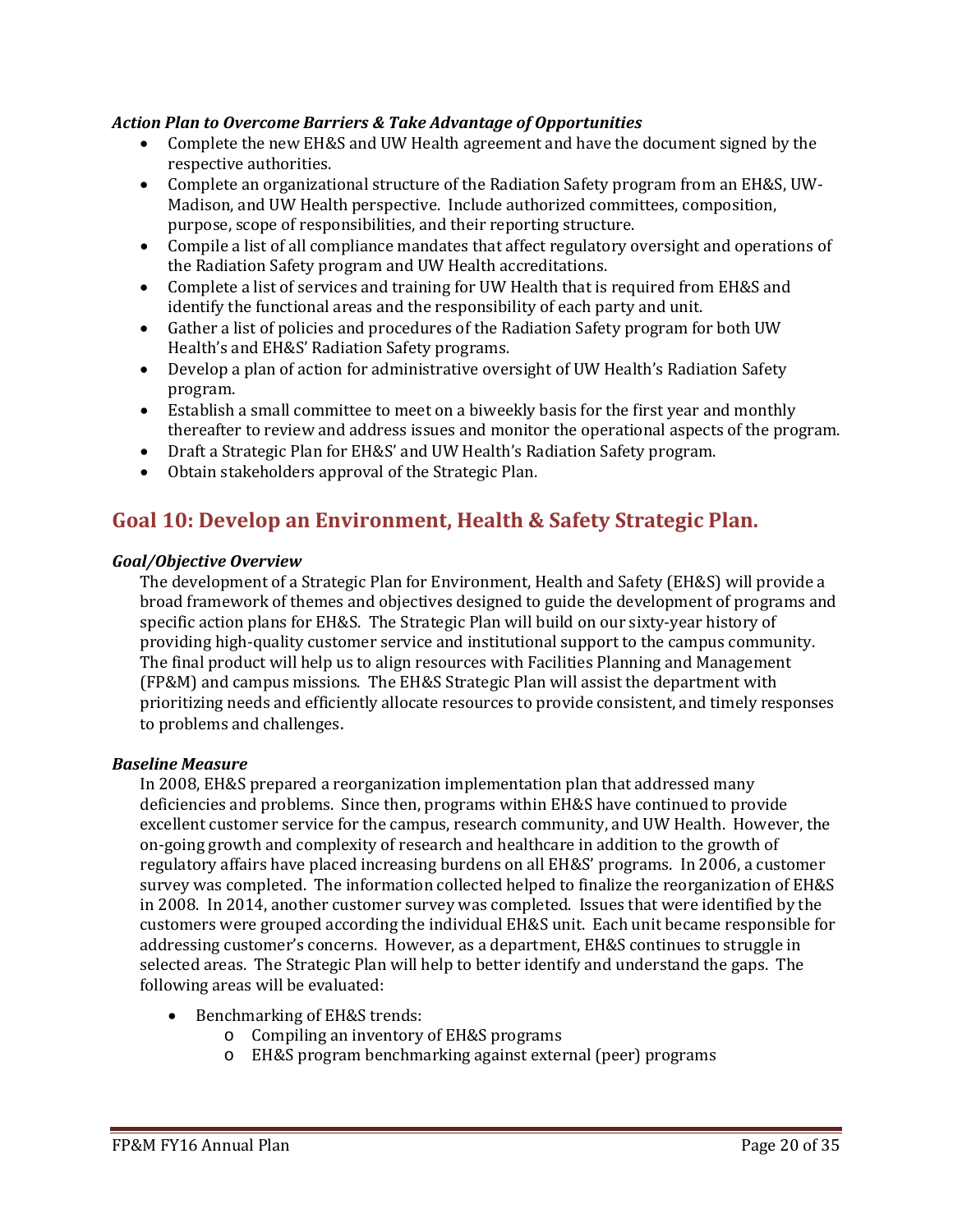- Customer survey feedback and analysis:<br>
o Who are our customers? What do
	- Who are our customers? What do they need? What is our current capability to meet the growing campus needs? What are the biggest gaps?
		- What are our customers telling us about EH&S as a department and campus safety programs in general?
		- What are the customer's preferences for EH&S involvement in decisions?
- Identify potential areas for improvement:
	- o Gap analysis:
		- **IDENTIFY ALTER 15 IDENTIFY ATTES IDENTIFY**
		- **IDENTIFY FIGHTS** Identify gaps for areas of requirements that are not being met.
	- o Workflows of internal processes to be evaluated.

#### *Target Performance Indicators*

- How is management doing in the areas of leadership, engagement, inclusion, diversity, delegation, structure, interdisciplinary teams, and professional development?
- Is our customer service responsive and meeting expectations?
- Are the training programs (in-person and on-line training) meeting staff needs, and covering demographic, and cultural needs?
- Do EH&S facilities (services for buildings, incinerator, boathouse, and hazardous waste) meet the needs for worker safety and performance?
- Does EH&S maximize its understanding of operations (budgets, technology, and regulatory compliance)?
- Does EH&S maintain its employee focus (engagement, structure, professional development, interdisciplinary teams, and training).
- Are key performance areas tracked using operational performance metrics?

### *Risks & Challenges*

- People, resources and time to complete the various tasks can be problematic. Depending on the level of work needed, some areas may be difficult to complete, especially if there are staff departures in key areas or, if a surge in work load and safety requests come into the department from the campus.
- As we review metrics and survey data, there will need to be some level of validation of the numbers. This is needed to ensure that we are not being misled in our assumptions. Utilizing common sense, subject matter area experts, and benchmarking, will help to ensure that valid conclusions are reached.
- Compliance structure and mandated changes creates a vulnerability to operations. Unfunded mandates can also create a tremendous amount of work. EH&S closely monitors federal and State regulations for changes and updates, but they continue to grow and change incessantly. We cannot predict future events; we can only react to them as they occur. A large component of ensuring compliance with regulations is through federal and State agency inspections. These may come in the form of annual, biannual programmatic inspections, or they may be in the form of surprise, unscheduled inspections. Finally, there may be inspections due to an environmental or safety-related incident on campus.

### *Milestones to be Accomplished & Schedule*

• This project has been deferred until 2016 due to higher priority tasks. The key project going forward will be to address the on-going relationship with UW Health Radiation Safety program. A narrative document has been prepared entitled EH&S Radiation Safety Program and UW Health Relationship Reorganization.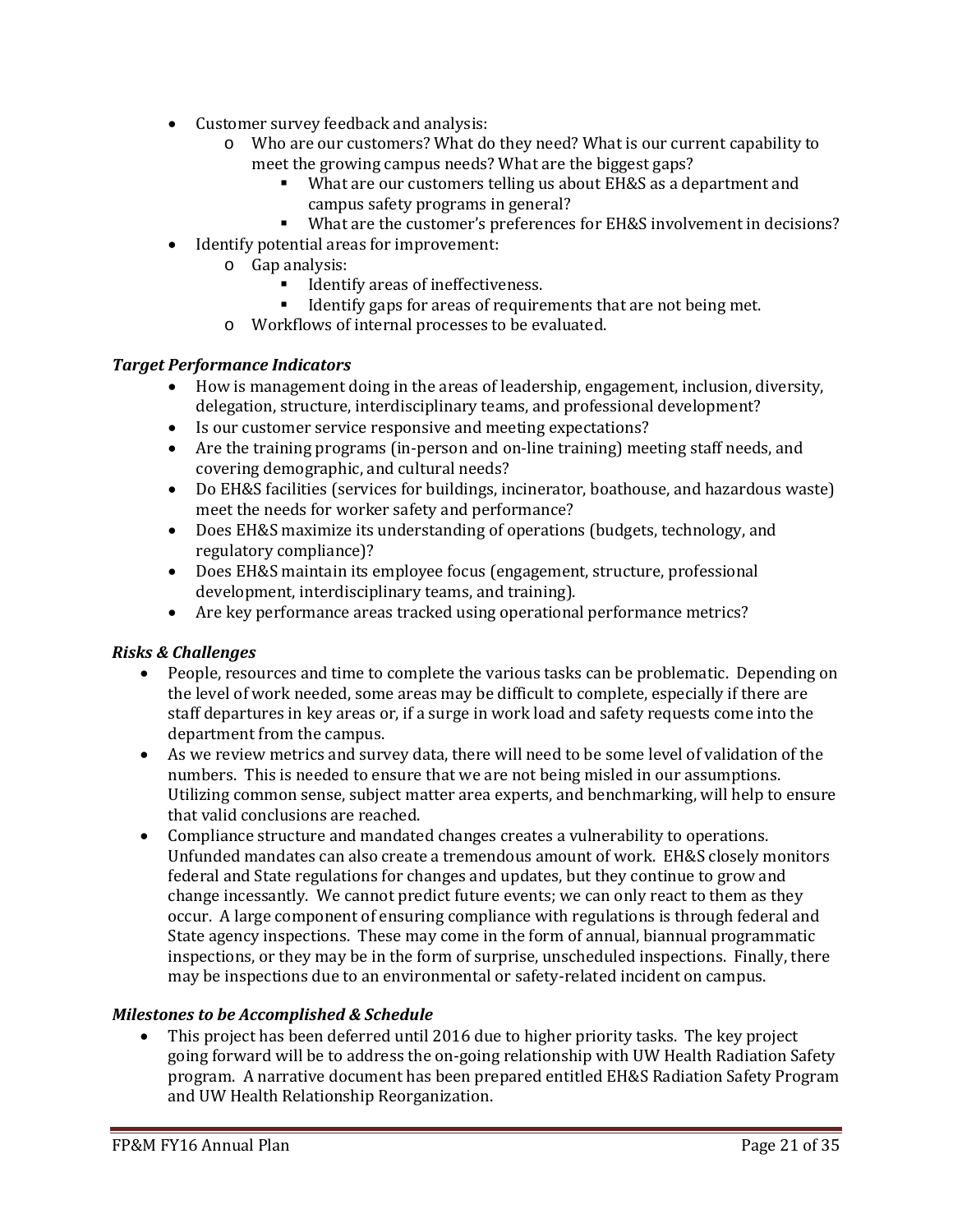Deferred elements include:

- o Compile and complete the analysis of the EH&S customer and EID surveys Q1.
- o Review EH&S mission and vision alignment with the University and FP&M. Review EH&S metrics for relevancy and content – Q2.
- o Conduct and complete multivariate analysis of EH&S programs Q3.
- o Prepare and finalize an EH&S Strategic Plan report Q4.

# *Action Plan to Overcome Barriers & Take Advantage of Opportunities*

- The EH&S Strategic Plan goal has been deferred to 2016 due to a higher priority task. The new goal is entitled EH&S Radiation Safety Program and UW Health Relationship Reorganization. The new goal is described above.
- The goal of an EH&S Strategic Plan will be revisited at the end of the FY16.
- The Strategic Plan goal will be re-evaluated. The project outline and objectives will be reviewed and the milestones will be updated to reflect the new timeline in May/June 2016.
- The revised Strategic Plan goal will be added to FP&M's FY16-17 Annual Report in June 2016.

# **Goal 11: Continue to enhance the Physical Plant Safety Program, including further review and update of policies, procedures, and implementation to create an on-going "Culture of Safety".**

## *Goal/Objective Overview*

In an on-going effort of continuous improvement, the Physical Plant (PP) Department is committed to re-engaging all its employees in an effort to fully establish a "Culture of Safety"; where performing work in a safe and efficient manner is "The Way We Work" at UW-Madison. Work process evaluations, collaborative observations with supervisors and employees, on-going safety self-assessments, and suspected issue identification by all employees and appropriate education/training that were established as part of FP&M's FY14 Annual Plan will be continued. Follow-up, and site visits will be undertaken for verification of safe working conditions, and subsequent process improvement/education/action will be administered.

### *Baseline Measure*

• To be developed through trend analysis – measurement of safety observations completed by supervisor; by employee; training delivered by position type; by module delivered; incidents by type; corrective actions administered by supervisor; determine defect trend of collected data by category and develop the metrics to sustain the gains of the overall Safety Program results. In addition, collect measurable data though a "safety situation" survey delivered to Physical Plant employees.

# *Target Performance Indicators*

- Retain = Implement a Train-Drill-Refresh (TDR) methodology to insure employees are absorbing the obligation to safely complete activities as The Way We Work.
- Maintain = Culture of Safety through communications, education, periodic safety meetings, safety challenges, and safety awards.
- Sustain = Injury reduction efforts through continued education focused on high-risk activities and injuries experienced by category, hazard control, peer-to-peer observations, and behavior modification.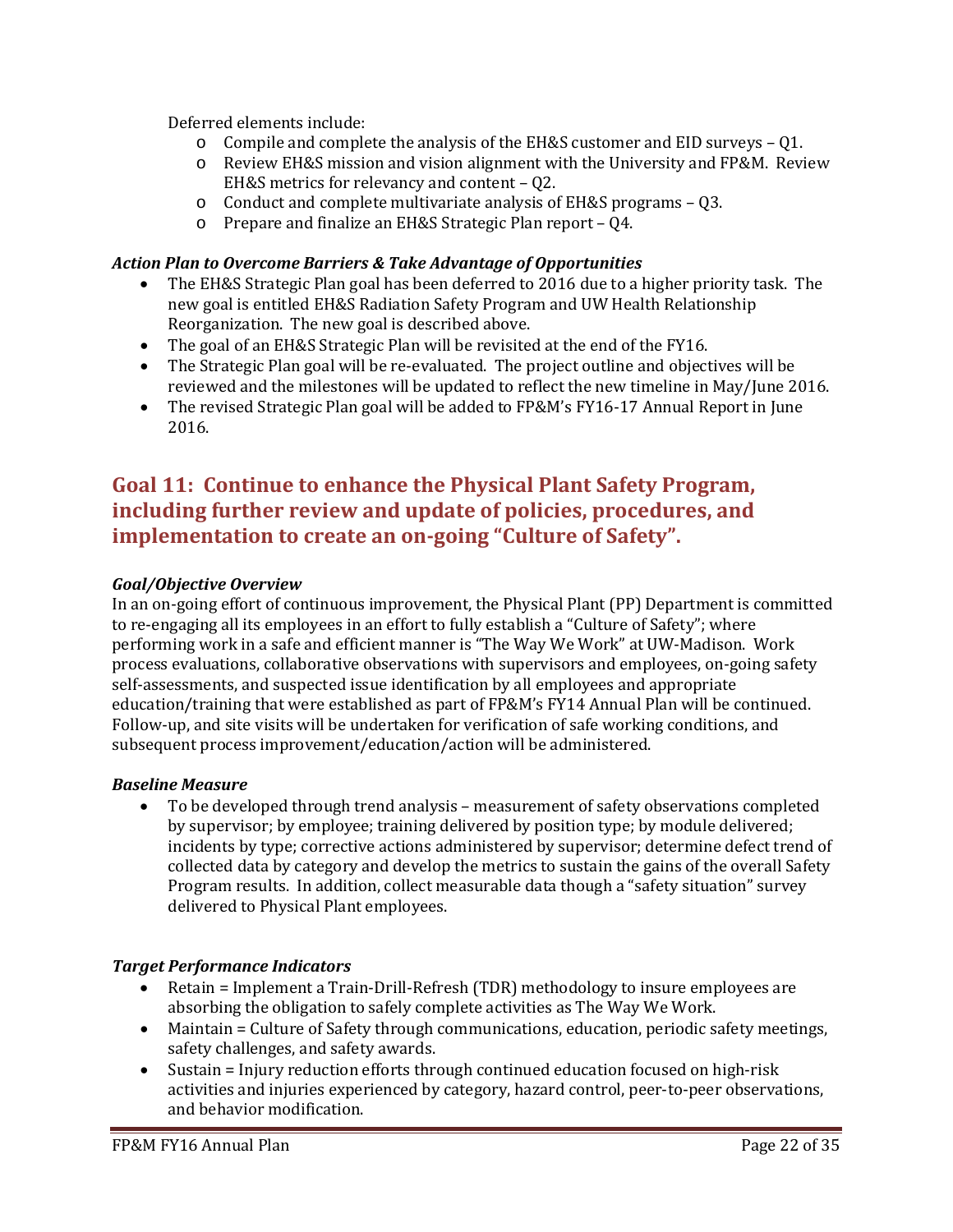### *Risks & Challenges*

- Challenge Resource commitment to develop Standard Operating Procedures (SOPs).
- Challenge Obtaining commitment from Supervisors to complete post-training observations to ensure that newly identified and or modified safety procedures are being followed in by the affected employees.

#### *Milestones to be Accomplished & Schedule*

- Survey of employees for their observation of the "safety situation" in their workplace to be developed and delivered by FY16-Q2.
- Implement the Safety Oversight Group to oversee the Safety program operation hearing of issues, and appeals; resolve impasses will be formalized by FY16-Q2.
- Investigate and prioritize suspected safety-related issues On-going.
- Operational training On-going.
- Operational refresher training (with training responsibility migrating to direct Supervisors with assistance by safety professionals) - On-going.
- Safety Program Manual will be approved and published end of calendar year 2015.
- Begin Supervisor Safety Meeting Program to include safety observations, incident investigation and incident prevention. – Begin October 2015.
- Develop Department and Shop-specific safety programs, SOPs, and Department/Shopspecific training for PP employees – On-going.

#### *Action plan to overcome barriers and take advantage of opportunities*

- Continuation of "It's Safe to Talk About My Safety" method of investigation requests. Prioritization of investigation requests will be based upon regulatory response requirements with "imminent danger" being the first in priority.
- Continue to work with Risk Management to identify improvement opportunities where consistent with the Culture of Safety continuance. Requests for process improvement by employees will be screened, considered through evaluation, answered and, if approved, implemented.

# **Goal 12: Advance Physical Plant Energy Conservation Measures.**

#### *Goal/Objective Overview*

Physical Plant (PP) promotes education and awareness of the importance of energy conservation and environmental stewardship. The University has been able to leverage its resources to reduce its annual campus energy consumption. Further reductions through campus operational energy efficiency projects in FY16 will include those listed below.

#### *Baseline Measure*

• Current conditions and energy consumption data and modeling results.

### *Target Performance Indicators*

- Accomplishments of the set goals.
- Measurement and verification of results confirming anticipated savings.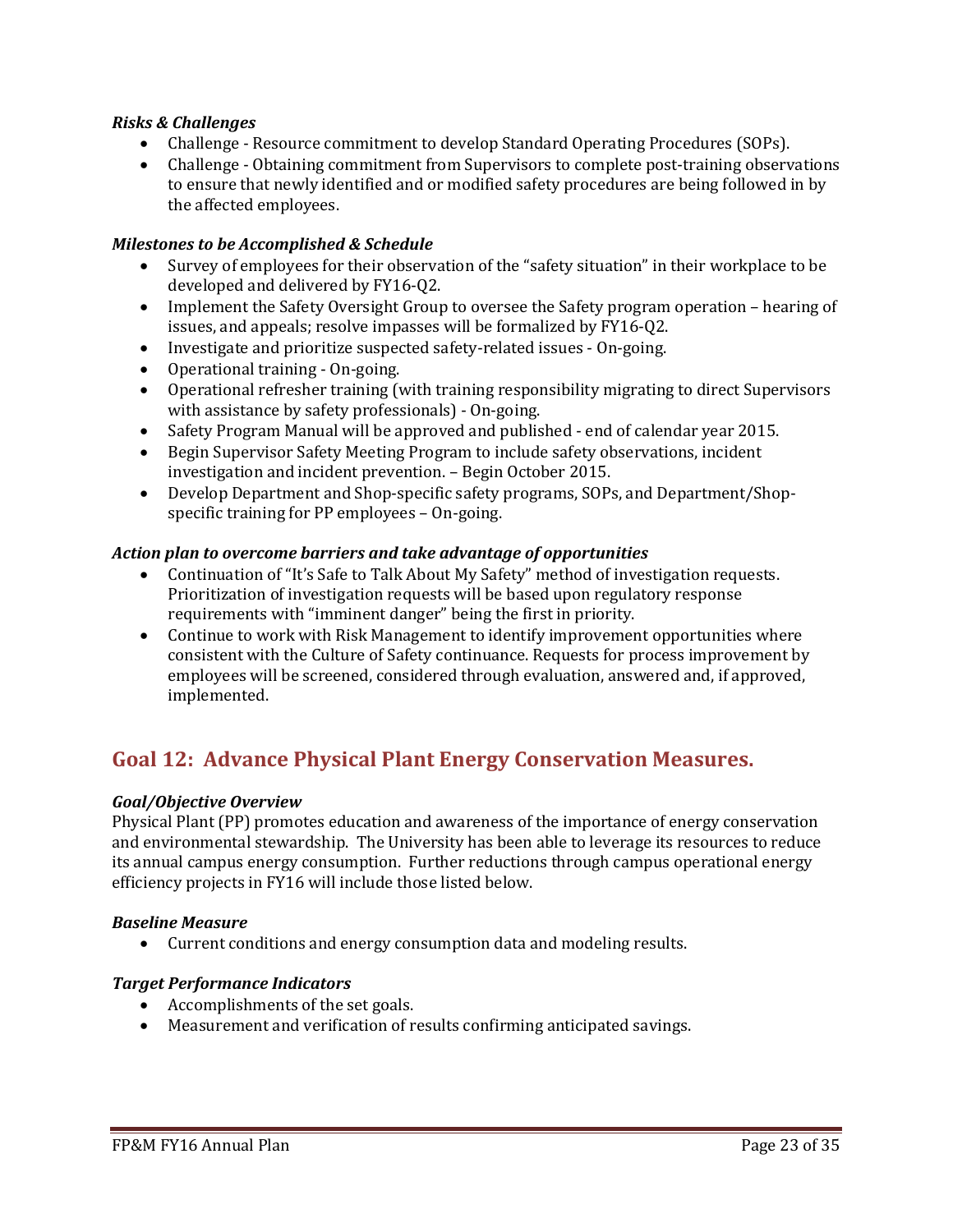## *Risks and challenges*

• Risk - Unforeseen possible construction project constraints or funding complications during the various stages of the projects.

## *Milestones to be accomplished &schedule*

- Complete construction phase of the TURN (Tunnel Upgrade and Refurbishment Now) phase II project (annual savings of \$122,000 with 20 year payback) - April 2016.
- Continue construction phase of the energy retrofit project at Vet Med (annual savings of \$361,000 with payback of 10.5 years) – Completion in FY16.
- Continue construction phase of the energy retrofit project at Bock Labs (annual savings of \$202,000 with 10.7 year payback) - Completion in FY16.
- Start construction for energy retrofit project at WIMR (annual savings of \$70K with 7.8 year payback) in FY16.
- Start construction for energy retrofit at Waisman Center (annual savings of \$216K with 10.4 year payback) in FY16.
- Complete the design process and start construction for the McArdle Lab (annual savings of \$219K) and 445 Henry Mall (annual savings of \$36K with a 5 year payback) in FY16.
- Work with DFD (contingent on possible State sale of the campus heating/cooling plants) on scope, cost, and funding for a comprehensive Chilled Water System Optimization project (annual savings of \$2.8 million with 10 year payback) in FY16.
- In assessment phase of energy conservation for lighting upgrades at UW Athletic facilities including: Kohl Center, Field House, and Camp Randall; Completion of assessment FY16.

### *Action Plan to overcome barriers and take advantage of opportunities*

• Keeping and enhancing close working relationships with UWSA and DFD staff and coordination of the projects with building occupants.

# **Goal 13: Initiate a campus-wide program to address reuse, recycling and/or disposal of solid waste streams to provide value to the University.**

### *Goal/Objective Overview*

Physical Plant (PP) promotes education and awareness of the importance of environmental stewardship. This includes all waste and recycling streams. PP proposes to engage its WE CONSERVE program and the UW-Madison Office of Sustainability to develop a solid waste program aimed at minimizing disposal costs, while working to identify options to provide maximum returns for its recycled waste streams. In addition, incentives could be developed to encourage all Schools, Colleges, and Units to look at how they might reclaim space in their facilities by recycling, reclaiming, reusing, or getting rid of unwanted items through this program.

### *Baseline Measure*

• Annual breakdown of solid waste quantities (tons) by type vs. cost to dispose minus revenue from recyclable waste streams.

### *Target Performance Indicators*

• Maximize returns on recyclable streams and minimize quantity of waste sent to the landfill.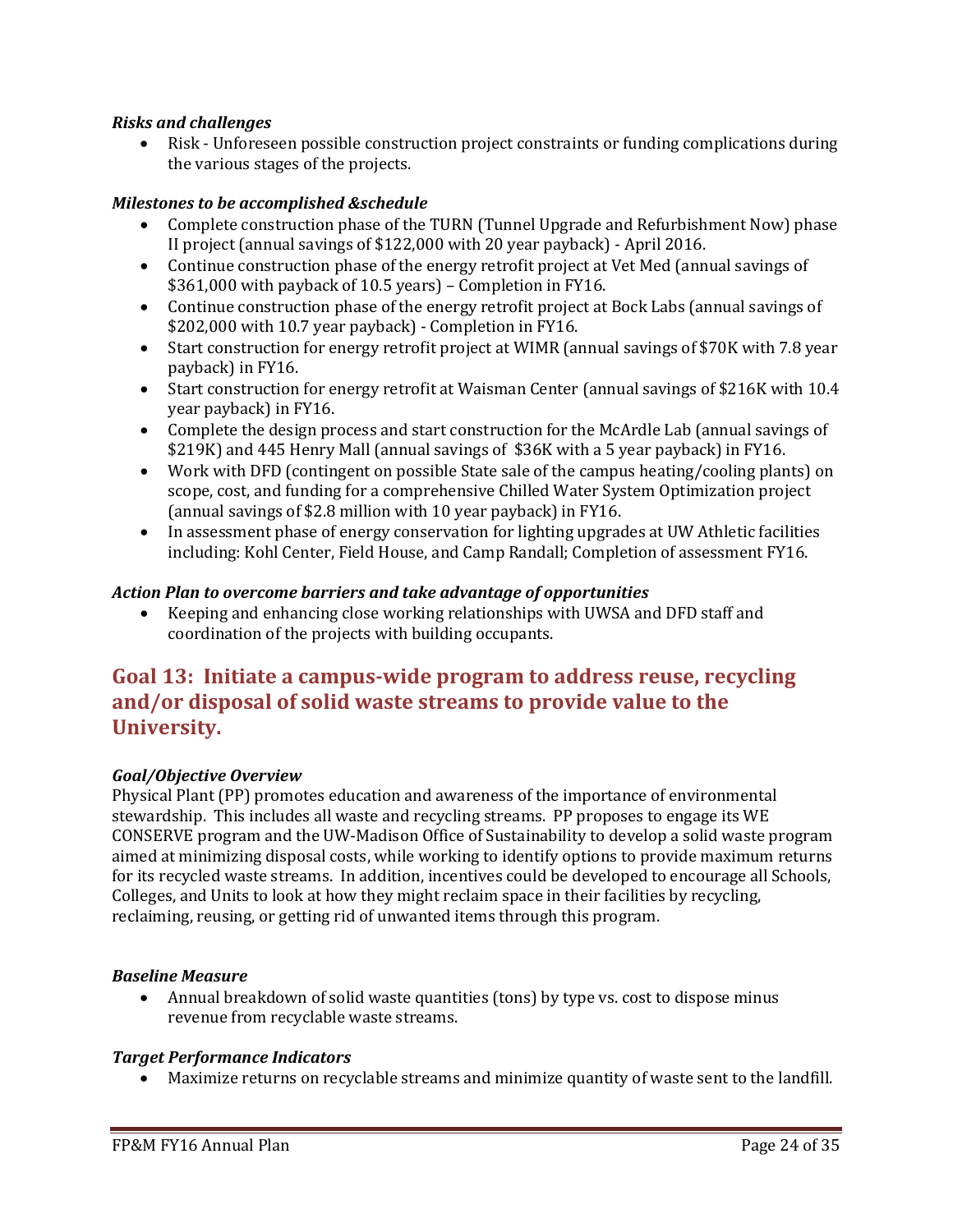• Reduction in tons of refuse sent to the landfill and associated cost. \$/ton received for recyclable streams. Number of tons of product identified for reuse and/or repurpose.

#### *Risks & Challenges*

- Determine whether or not SWAP fits into the program, and if so, what is their role and how do we get them to perform?
- Are there alternatives to SWAP that we can utilize?
- What roles will WE CONSERVE and the UW-Madison Office of Sustainability play in the program?
- How should we engage the Facility Managers?
- How do we manage the ebbs and flows in the program?
- Some recycling is not financially advantageous, but is ecologically appropriate. What is the balance point?

Pursuing Green Initiatives is the right thing to do. However, it will be important for us to know how much the University is willing to financially support these initiatives.

#### *Milestones to be Accomplished & Schedule*

- Engage WE CONSERVE and the Office of Sustainability to help develop program Sept 2015.
- Audit/review all current solid waste streams TBD.
- Review existing contracts for recyclables, and re-bid/change if necessary to increase revenue. – Completed and in use.
- Develop draft program for disposal and recycled materials In-progress. Working with the new FPM/SWAP Disposal Workgroup.
- SWAP has been integrated into the new Workgroup for planning, and will help determine how/where they would fit into the overall program.
- Whether or not to look into alternatives to SWAP will be determined through the Workgroup process.
- Have engaged representatives from the Facility Managers to join the new Workgroup They will begin to engage in the development of the program.
- Develop program and schedule for unwanted building furniture/equipment streams Inprogress with FPM/SWAP Disposal Workgroup.
- Record disposal/recyclable/reused amounts and related cost and/or revenue On-going.

# **Goal 14: Complete Unit Master Plans.**

#### *Goal/Objective Overview*

Implement Facilities Master Plans that will be used to align facilities planning with strategic planning and guide the programmatic assessment and improvement for the College of Letters and Science and Campus Libraries.

#### *Baseline Measure*

• As of June 2015, a number of campus auxiliary units (Housing, Athletics and Recreational Sports) have completed Facilities Master Plans. However, only a few academic units (the School of Veterinary Medicine and the College of Engineering) have developed a Facilities Master Plan.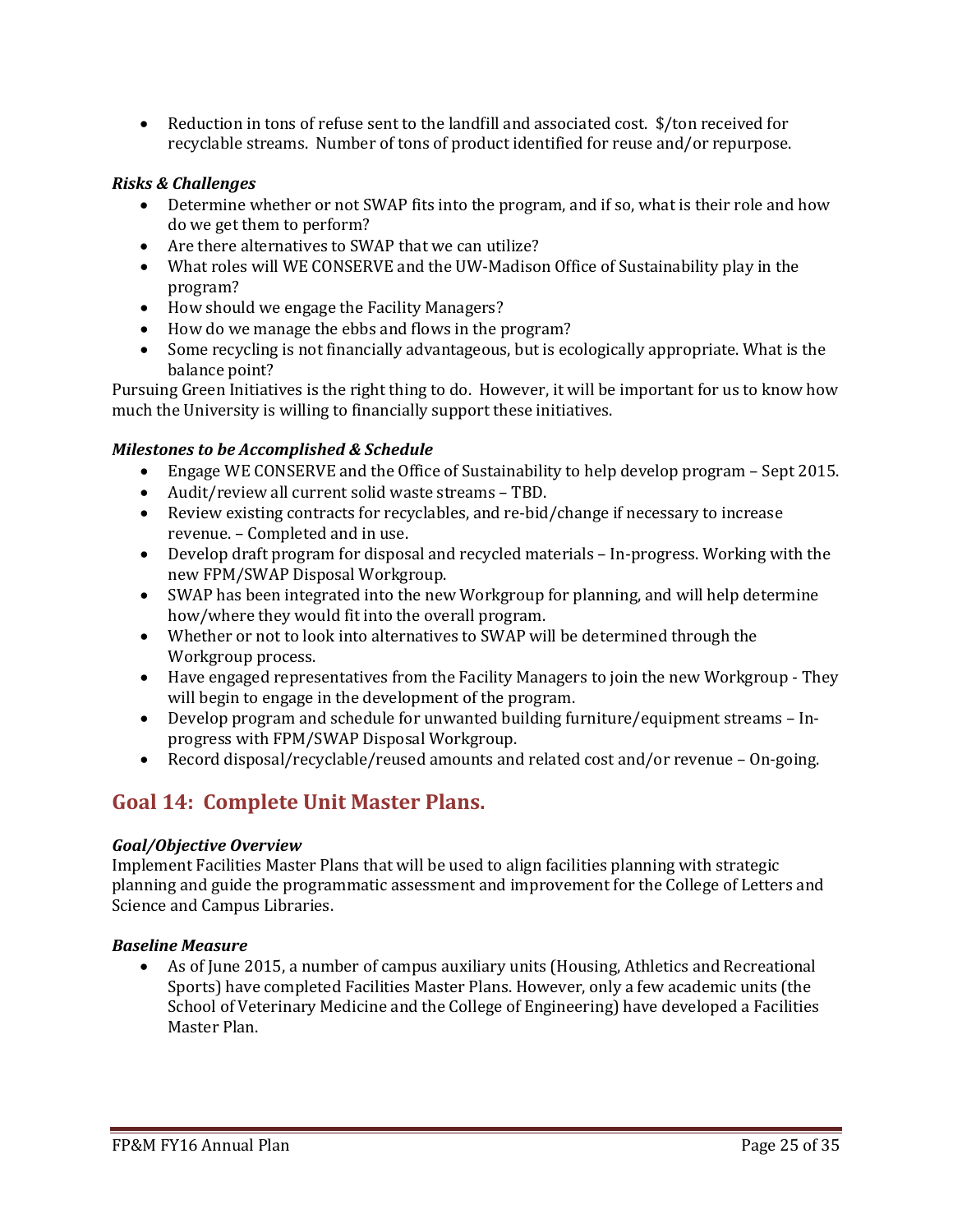## *Target Performance Indicators*

- An inventory of all space by Post-Secondary Education Facilities Inventory and Classification Manual (FICM) code.
- A utilization analysis of existing space.
- Examination of space needs across disciplines and functions.
- Coordination with the 2015 Campus Master Plan Update process.

### *Risks & Challenges*

- The speed (or lack thereof) connected with approval processes outside the campus.
- Limited resources within individual Schools and Colleges (both the Wisconsin School of Business and School of Medicine and Public Health identified limited resources as a reason for suspending their respective master planning processes).
- Accuracy of existing data.
- No alignment with respective strategic plans.
- Intervention by outside forces (DOA/DFD/UWSA).
- Competing priorities for FP&M project managers.

#### *Milestones to be Accomplished & Schedule*

- Both plans will be underway by December 2015.
- Both plans will be complete by January 2017.
- Results from these Facilities Master Plans will inform facilities decisions by the time of the beginning of the 2019-21 capital budget exercise.

#### *Action Plan to Overcome Barriers & Take Advantage of Opportunities*

- FP&M to provide split funding support for Unit Facilities Master Plans with divisions involved.
- Retain consulting A/E expertise to guide and develop Facilities Master Plan activities and process.

# **Goal 15: Construction of the UW Hospital Parking Ramp 75 Expansion.**

#### **Goal/Objective Overview**

Complete the 1st and 2nd phases of the expansion of the UW Hospital parking structure by June 30, 2016 adding 400 parking spaces to replace parking on the west campus that was lost to construction and provide for additional visitor parking capacity to meet the needs of the hospital.

#### *Baseline Measures*

- Current parking structure at 95% capacity.
- Construction is scheduled to begin August 2015.

#### *Target Performance Indicators*

- Temporary parking lots will be ready for use by September 1, 2015 to accommodate permit holders displaced during the project.
- Phase 1 work to be completed by September 2016 will modify the entries and exits for construction.
- Constant communication with UW Hospital to minimize impacts to patients and visitors.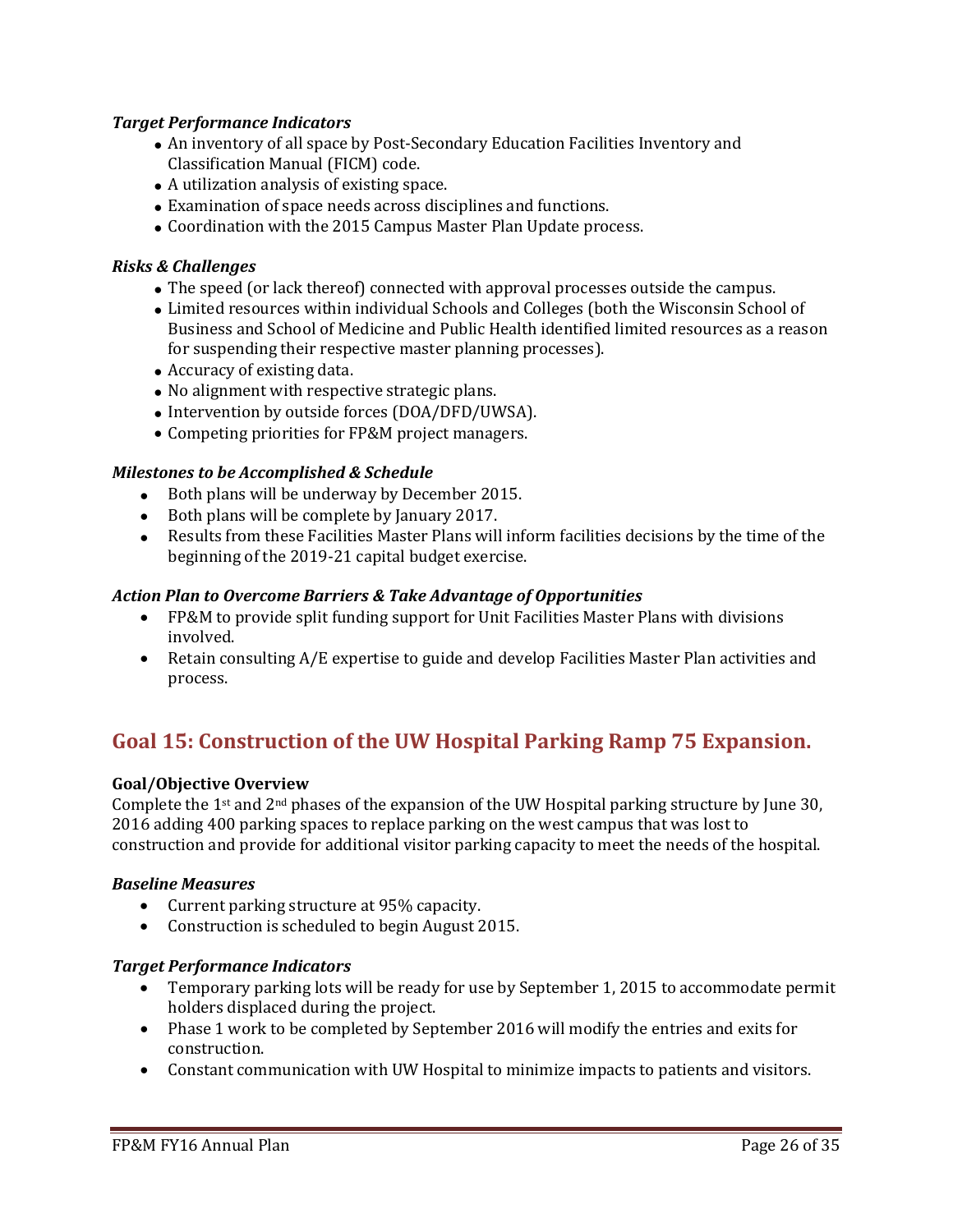## *Risks & Challenges*

- Risk Unforeseen conditions once the project breaks ground.
- Risk Weather impacts that could delay the project.
- Challenges Maintaining parking in one of Wisconsin's busiest parking facilities while the facility capacity is doubled; staging and construction in very limited space; heavy construction adjacent to an advanced high-risk surgery center; collaborating with UW Hospital operations and administration; and, providing adequate parking for patients and visitors while the construction is underway.

#### *Milestones to be Accomplished & Schedule*

- Temporary Booth Relocation August 2015.
- Completion of Phase 1 September 2015.
- Completion of Phase 2 June 2016.
- Booth office fully operational June 2016.

#### *Action Plan to overcome barriers and take advantage of opportunities*

- Partner with UW Health to develop temporary parking on the future site of WIMR III and Forest Products Lab to reduce some of the parking lost during construction.
- Maintaining communication with UW Health to inform them of future impacts and construction phasing.
- Maintain communication with City of Madison to adjust signal timings as needed to maintain optimal traffic flow in the area.
- Regularly schedule project meetings to ensure project is remaining on schedule and budget.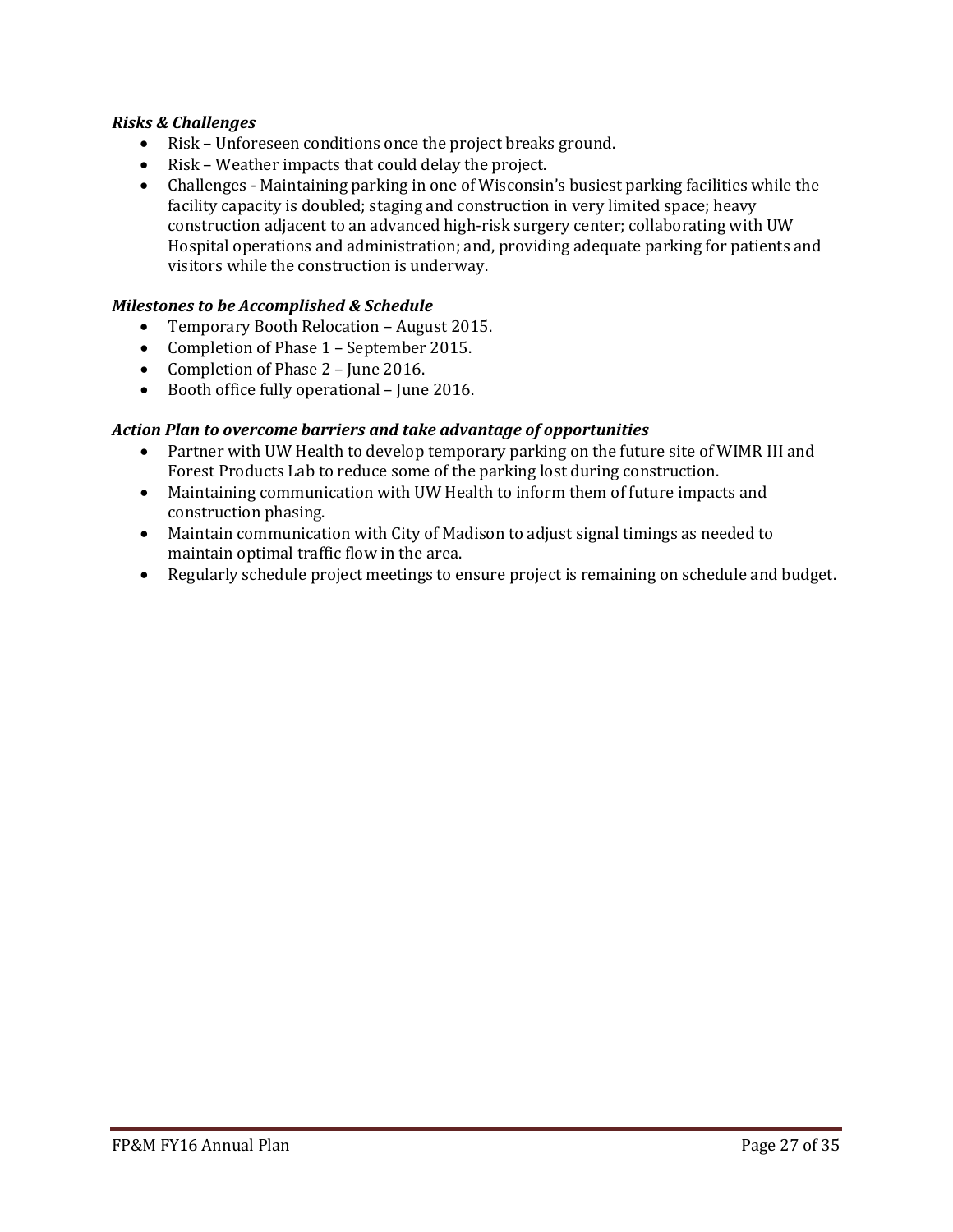# **Section 4: FY16 Strategic and Operational Priorities Update – Facilities Planning & Management**  (Highlighted goals are new for FY16)

| <b>Priority Area</b>                                   | Goal/Objective                                                                                                     | <b>Baseline Measure</b>                                                                                                                                                                                                                                                                                                                                                                                                                                                                                                                                                                                                                                                                                                                         | <b>Defined Target</b>                                                                                                                                                                                                                                                                                                                                                                                                                                                                                                                                                                                                      | 01 milestone                                                                                                                                                                        | Q2 milestone                                                                       | 03 milestone                                                  | 04 milestone                                                                                                                       |
|--------------------------------------------------------|--------------------------------------------------------------------------------------------------------------------|-------------------------------------------------------------------------------------------------------------------------------------------------------------------------------------------------------------------------------------------------------------------------------------------------------------------------------------------------------------------------------------------------------------------------------------------------------------------------------------------------------------------------------------------------------------------------------------------------------------------------------------------------------------------------------------------------------------------------------------------------|----------------------------------------------------------------------------------------------------------------------------------------------------------------------------------------------------------------------------------------------------------------------------------------------------------------------------------------------------------------------------------------------------------------------------------------------------------------------------------------------------------------------------------------------------------------------------------------------------------------------------|-------------------------------------------------------------------------------------------------------------------------------------------------------------------------------------|------------------------------------------------------------------------------------|---------------------------------------------------------------|------------------------------------------------------------------------------------------------------------------------------------|
| VCFA:<br>Engagement,<br>Inclusion, and<br>Diversity    | Establish 2015 EID<br>goals. Continue<br>implementation of<br>FP&M 2014 EID<br>Plan Update dated<br>December 2014. | TBD.                                                                                                                                                                                                                                                                                                                                                                                                                                                                                                                                                                                                                                                                                                                                            | TBD.                                                                                                                                                                                                                                                                                                                                                                                                                                                                                                                                                                                                                       | TBD.                                                                                                                                                                                | TBD.                                                                               | TBD.                                                          | TBD.                                                                                                                               |
| VCFA: Student<br>Leadership<br>Development<br>(WiGrow) | Continue to extend<br>WiGROW Initiative<br>to all FP&M student<br>employees and their<br>supervisors.              | Goal #1 - In FY14, 60<br>student employees<br>participated in a pilot<br>program in FP&M. In<br>FY15, all 77 FP&M<br>student employees<br>participated (100%)<br>which met our<br>established goal.<br>Goal #2 - In FY15,<br>63.42% of the FP&M<br>student employees<br>indicated they<br>moderately or strongly<br>agree with the<br>statement about<br>making connections<br>between their work<br>and their academics.<br>Also, 78.05% of our<br>employees indicated<br>that their supervisors<br>helped them see<br>connections to their<br>future occupations.<br>We met both of the<br>FY14 goals of 60% and<br>75% respectively.<br>Goal #3 - In FY14, 16<br>student supervisors<br>participated in the<br>WiGROW program<br>$(100\%)$ . | Goal #1 - 100% of<br>FP&M student<br>employees and<br>their supervisors<br>participate in<br>WiGROW program.<br>Goal #2 - 75% of<br>student employees<br>indicate<br>moderately or<br>strongly agree to<br>the following<br>statements:<br>$\bullet$ "My supervisor<br>helps me make<br>connections<br>between my<br>current work<br>and my academic<br>pursuits."<br>$\bullet$ "My supervisor"<br>helps me see<br>connections<br>between skills<br>gained/used in<br>my current work<br>that are<br>transferable to a<br>future<br>occupation."<br>Goal #3 - Provide<br>support to student<br>employee<br>supervisors and | Complete<br>Supervisor survey<br>documentation<br>process and release<br>survey for use.<br>Have initial<br>discussions with<br>new student<br>employees within<br>45 days of hire. | Continuing<br>discussions held<br>with new and<br>continuing student<br>employees. | Students and their<br>supervisors complete<br>WiGrow surveys. | Have all FP&M<br>student employee<br>supervisors take<br>the supervisor<br>survey.<br>Evaluate program<br>and make<br>adjustments. |

FP&M FY16 Annual Plan Page 28 of 35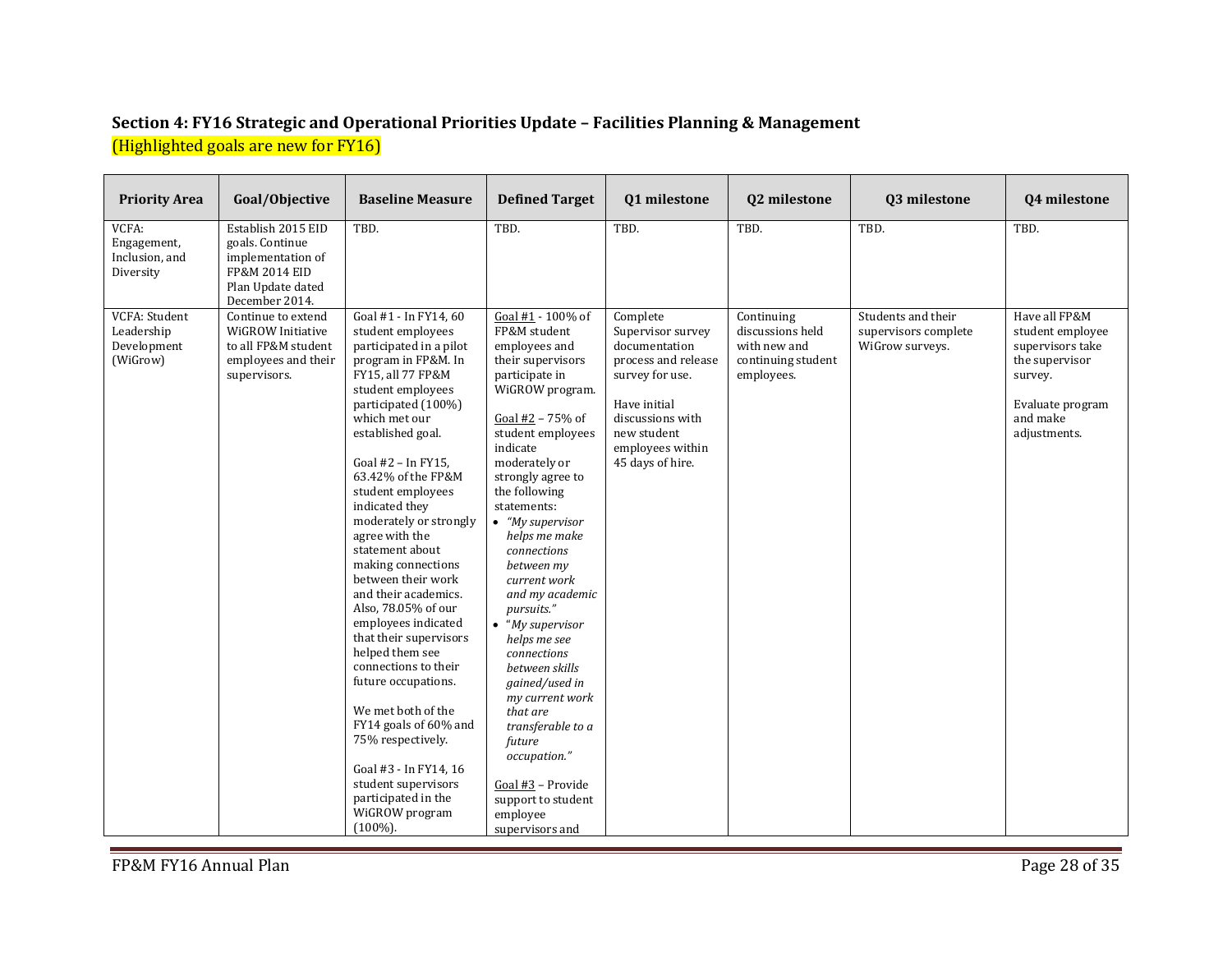|                                                                    |                                                                                                                                                                                               |                                                                                                                                                                                                                                                                                                                                                                                                                        | have them<br>participate in the<br>program survey to<br>review and<br>continuously<br>improve the<br>WiGROW program.                                                                                                                                          |                                                                                                                                                                                    |                                                                                                                                                                                                                                           |                                                                                                                                      |                                                                                                       |
|--------------------------------------------------------------------|-----------------------------------------------------------------------------------------------------------------------------------------------------------------------------------------------|------------------------------------------------------------------------------------------------------------------------------------------------------------------------------------------------------------------------------------------------------------------------------------------------------------------------------------------------------------------------------------------------------------------------|---------------------------------------------------------------------------------------------------------------------------------------------------------------------------------------------------------------------------------------------------------------|------------------------------------------------------------------------------------------------------------------------------------------------------------------------------------|-------------------------------------------------------------------------------------------------------------------------------------------------------------------------------------------------------------------------------------------|--------------------------------------------------------------------------------------------------------------------------------------|-------------------------------------------------------------------------------------------------------|
| <b>VCFA: Process</b><br>Improvement and<br>Resource<br>Stewardship | Implement a<br><b>Continuous</b><br>Improvement<br>System for all of<br><b>FP&amp;M.</b><br><b>APR Project: FP&amp;M</b><br><b>Work Order Process</b><br>and Small Project<br><b>Delivery</b> | In the Spring or 2015<br>customer feedback<br>identified three key<br>themes for<br>improvement:<br>Communication,<br>Cost/Billing, and<br>Timeframe for<br>completion of work.<br>The current Work<br>Order process is not<br>responsive, nor user<br>friendly. The current<br>process lacks<br>transparency. A gap<br>exists between<br>customer expectations<br>and realities/<br>constraints of the<br>enterprise. | To improve the<br>current Service<br>Request/Work<br>Order and PAC<br>processes within<br>FP&M Physical<br>Plant, increasing<br>customer<br>satisfaction with<br>service requests,<br>scheduled<br>maintenance and<br>the management of<br>in-house projects. | Establish work<br>team, hold<br>(meeting) kick-off.<br>Define current state<br>and begin process<br>mapping.                                                                       | Conduct process<br>walk and data<br>collection.                                                                                                                                                                                           | Continue process using<br>Lean Six Sigma<br>methodology.                                                                             | Goal Complete.                                                                                        |
| Process<br>Improvement                                             | 1. Complete<br>implementation of<br>FP&M's new annual<br>performance review<br>process.                                                                                                       | In FY15, a cross-<br>functional work team<br>developed and piloted<br>a performance review<br>process and forms that<br>is standardized,<br>incorporates EID<br>competencies for<br>managers/supervisors<br>and is compliant with<br>the new campus<br>performance<br>management policy.                                                                                                                               | For FY16, the focus<br>is to evaluate the<br>pilot, make<br>modifications to<br>the new process as<br>necessary, and<br>implement the<br>program across<br>the entire division<br>by year-end.                                                                | Collect feedback<br>from the pilot<br>group on the new<br>process and forms<br>and make<br>modifications to<br>the process and<br>forms as necessary<br>based on user<br>feedback. | Conduct<br>communication<br>campaign to inform<br>all FP&M staff of<br>new forms and<br>process prior to the<br>FY16 mid-year<br>conversation<br>exercise; provide<br>supervisor training<br>on the new mid-<br>year check-in<br>process. | Provide supervisor<br>training on the new<br>performance<br>management process and<br>forms prior to the year-<br>end review period. | Conduct FY16 year-<br>end performance<br>reviews for all staff<br>using the new<br>forms and process. |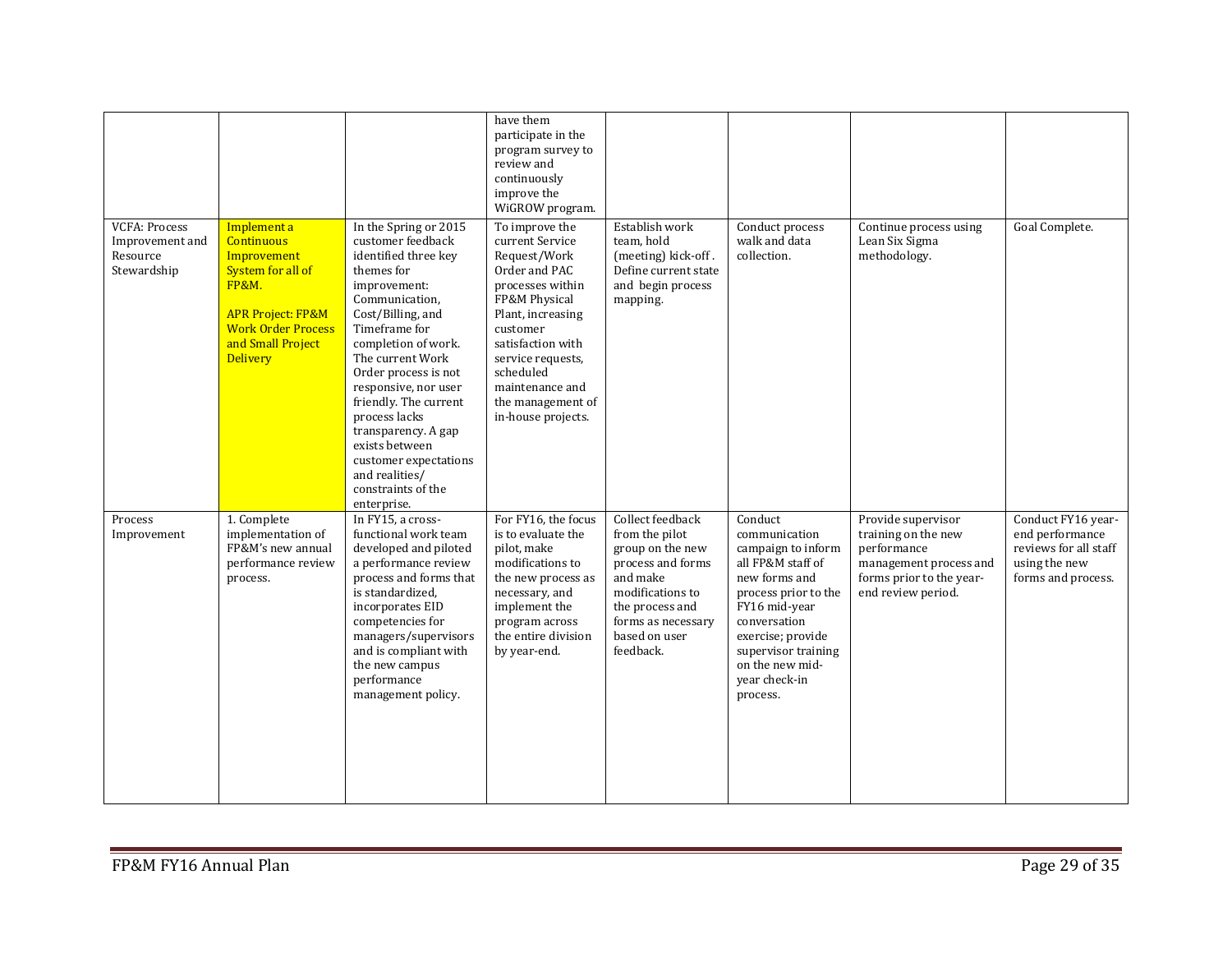| <b>Priority Area</b>                  | Goal/Objective                                                                            | <b>Baseline Measure</b>                                                                                                                                                                                                                         | <b>Defined Target</b>                                                                                                                                                                                           | Q1 milestone                                                                                                       | Q2 milestone                                                                                                                               | Q3 milestone                                                                          | Q4 milestone                                                                                                                                            |
|---------------------------------------|-------------------------------------------------------------------------------------------|-------------------------------------------------------------------------------------------------------------------------------------------------------------------------------------------------------------------------------------------------|-----------------------------------------------------------------------------------------------------------------------------------------------------------------------------------------------------------------|--------------------------------------------------------------------------------------------------------------------|--------------------------------------------------------------------------------------------------------------------------------------------|---------------------------------------------------------------------------------------|---------------------------------------------------------------------------------------------------------------------------------------------------------|
| Process<br>Improvement                | 2. Continue to<br>develop and<br>disseminate FP&M<br>policies and<br>procedures.          | As of June 2015, an<br>approved process<br>exists for drafting<br>policies; an approved<br>policy template has<br>been established; an<br>FP&M Policy Advisory<br>Review Group has<br>been formed; and eight<br>policies have been<br>authored. | Complete at least<br>eight additional<br>policies with a<br>particular focus on<br>finalizing internal<br>HR-related policies                                                                                   | Complete 'Leave<br>Without Pay' and<br>'Safety Shoe'<br>policies.                                                  | Complete 'Staff<br>Overtime' and 'Staff<br>Recruiting' policies.                                                                           | Complete at least two<br>new policies, topics TBD.                                    | Complete at least<br>two new policies,<br>topics TBD.                                                                                                   |
| Process<br>Improvement:<br>Technology | 3. Complete update<br>and launch of a<br>FP&M website.                                    | As of June 2015 the<br>FP&M division website<br>has been updated.<br>EH&S and CP&D are<br>also updated using the<br>Wisc Web CMS tool.                                                                                                          | Complete re-<br>design/update of<br>the remaining<br>FP&M department<br>websites for PP.<br>SMO, CPLA, and<br>TS. Websites will<br>have consistent<br>navigation and<br>design.                                 | Launch updated<br>Physicial Plant<br>website to include<br><b>Google Analytics</b><br>and Google<br>Translate.     | Launch updated<br>CPLA website to<br>include Google<br>Analytics and<br>Google Translate.<br>Review proposed<br>re-design of TS<br>website | Launch updated SMO<br>website to include Google<br>Analytics and Google<br>Translate. | Launch updated TS<br>website.<br>Goal completed.                                                                                                        |
| Resource<br>Stewardship               | 4. Restructure existing<br>departmental COOP<br>into one Master<br>COOP.                  | As of March 2015 - four<br>fairly robust COOP<br>departmental plans<br>written. Need for a more<br>integrated Master Coop<br>plan.                                                                                                              | Up-to-date OEPs<br>required. The<br>Master COOP must<br>include a robust<br>communication plan<br>and consistent<br>format for usability.<br>Conduct COOP<br>tabletop exercise to<br>test the<br>effectiveness. | Form a team for<br>updating OEP for<br>each FP&M<br>occupied building.<br>Finalize all OEP<br>revisions.           | Form a team with<br>reps from each<br>COOP and OEP<br>areas. Begin<br>identifying gaps<br>between OEPs and<br>COOPs.                       | Begin consolidating four<br>COOP plans into one<br>Master COOP.                       | Conduct tabletop<br>exercise. Goal<br>completed.                                                                                                        |
| Resource<br>Stewardship               | 5. 2005 Campus<br>Master Plan<br>Implementation and<br>2015 Campus<br>Master Plan Update. | 2005 CMP: 33 of 95<br>projects complete<br>(35%)<br>2015 CMP Update:<br>24% complete.                                                                                                                                                           | 2005 CMP: On-<br>going<br>implementation of<br>major projects and<br>goals.<br>2015 CMP:<br>Complete update<br>and planning<br>process by January<br>2017.                                                      | 2015 CMP: Develop<br>concept plans &<br>initial<br>recommendations;<br>present in public<br>forums for<br>comment. | 2015 CMP:<br>Continue<br>development and<br>revision of concept<br>plans and initial<br>recommendations.                                   | 2015 CMP: Present<br>refined concept plans for<br>public comment.                     | 2015 CMP:<br>Continue work on<br>refining final<br>concepts and<br>recommendations<br>for Fall 2016<br>(FY1702)<br>presentation and<br>formal approval. |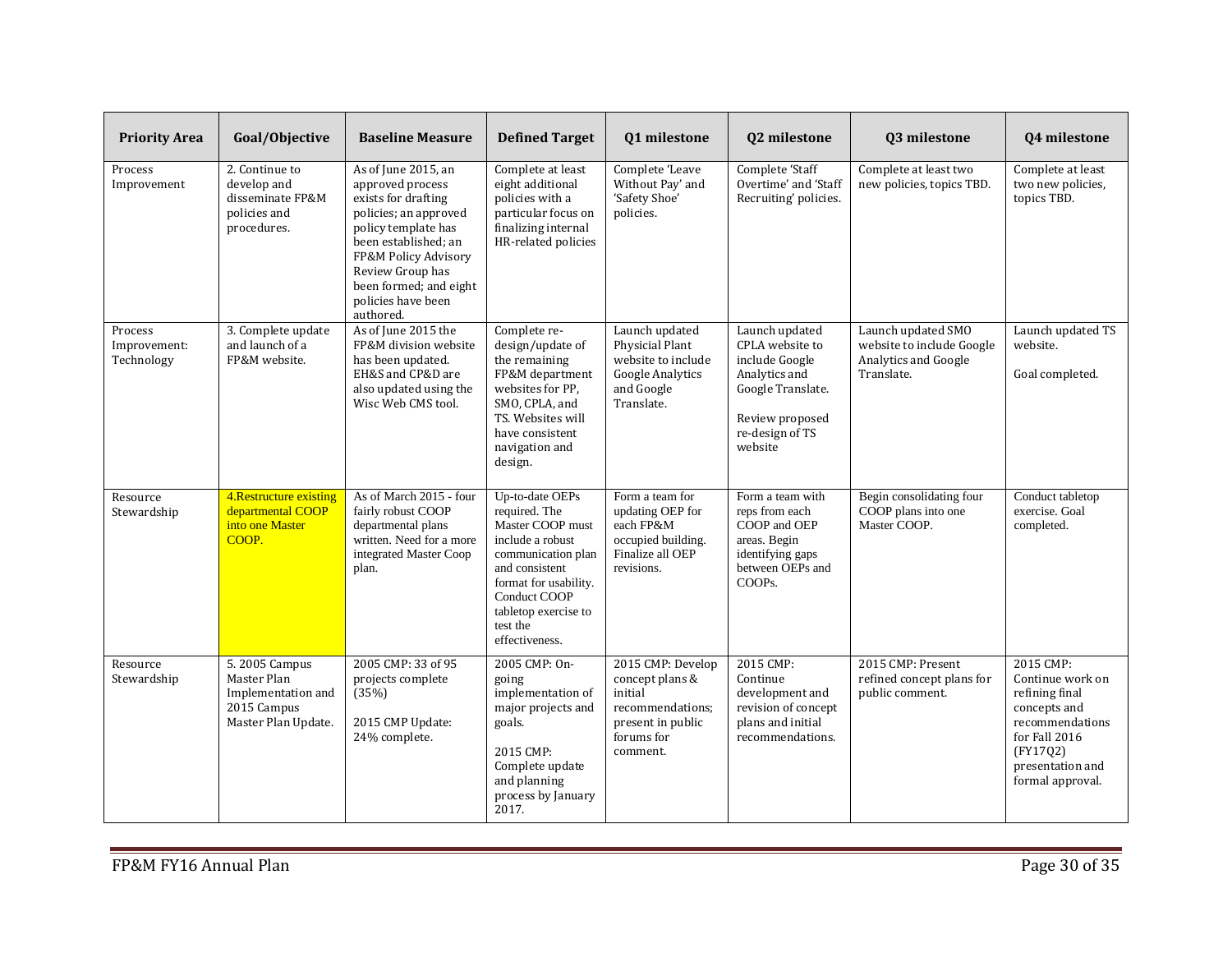| <b>Priority Area</b>    | Goal/Objective                                                        | <b>Baseline Measure</b>                                                                                                                                                                        | <b>Defined Target</b>                                                                                                                                                                                                                                                                                                                                                                                                                  | Q1 milestone                                                                                                                                                                                                                                                                                                                                | Q2 milestone                                                                                                                                                                        | Q3 milestone                                                                                      | Q4 milestone                                                                                                                                                                                                                      |
|-------------------------|-----------------------------------------------------------------------|------------------------------------------------------------------------------------------------------------------------------------------------------------------------------------------------|----------------------------------------------------------------------------------------------------------------------------------------------------------------------------------------------------------------------------------------------------------------------------------------------------------------------------------------------------------------------------------------------------------------------------------------|---------------------------------------------------------------------------------------------------------------------------------------------------------------------------------------------------------------------------------------------------------------------------------------------------------------------------------------------|-------------------------------------------------------------------------------------------------------------------------------------------------------------------------------------|---------------------------------------------------------------------------------------------------|-----------------------------------------------------------------------------------------------------------------------------------------------------------------------------------------------------------------------------------|
| Resource<br>Stewardship | 6. Improve storm<br>water management<br>on campus.                    | As of 2008 when our<br>data capture began, the<br>main campus consisted<br>of approximately 61%<br>pervious area and 39%<br>impervious area,<br>including the<br>Lakeshore Nature<br>Preserve. | Increase pervious<br>areas to 70% and<br>decrease<br>impervious area to<br>30%.                                                                                                                                                                                                                                                                                                                                                        | Update campus<br>storm water model<br>as part of the 2015<br>Campus Master<br>Plan Update<br>planning process.<br>Reconfirm 70/30<br>goal with data from<br>the updated model.<br>Present<br>information about<br>the model and data<br>gathering in a<br>public meeting as<br>part of the 2015<br>Campus Master<br>Plan Update<br>process. | Develop<br>recommendations<br>and best<br>management<br>practices for how<br>to work towards<br>meeting our goal<br>on every major<br>project or site<br>improvement<br>initiative. | Finalize<br>recommendations and<br>share for public<br>comment.                                   | Present final<br>recommendations<br>as part of the 2015<br><b>Campus Master</b><br>Plan Update<br>process. Begin<br>implementing best<br>management<br>practices on all<br>major projects to<br>work towards<br>meeting our goal. |
| Resource<br>Stewardship | 7. Provide project<br>management<br>services for capital<br>projects. | As of June 2015,<br>6 projects are<br>scheduled to complete<br>construction during<br>FY16. 12 projects are<br>scheduled to complete<br>planning/design<br>during FY16.                        | Complete projects<br>on time, and<br>within budget to<br>the specified level<br>of quality.<br>Complete planning<br>& design on 12<br>projects $(\$281.9M)$<br>and move into<br>construction<br>during FY16.<br>Complete<br>construction on 6<br>projects $(\$100.9M)$<br>during FY16.<br>Quality, schedule,<br>and budget<br>established by<br>construction<br>documents and<br>bids; tracked and<br>managed at the<br>project level. | Continuing to move<br>forward in<br>construction on<br>schedule for the<br>following:<br>Elizabeth<br>$\bullet$<br><b>Waters Hall</b><br>Renovation<br>phase I.<br>$\bullet$<br>University<br>Houses<br>Renovation.<br>30 N Mills<br>$\bullet$                                                                                              | Projects continuing<br>to move forward in<br>planning, design<br>and construction<br>on schedule.                                                                                   | Projects continuing to<br>move forward in planning<br>and design and<br>construction on schedule. | Projects continuing<br>to move forward in<br>planning and<br>design and<br>construction on<br>schedule.                                                                                                                           |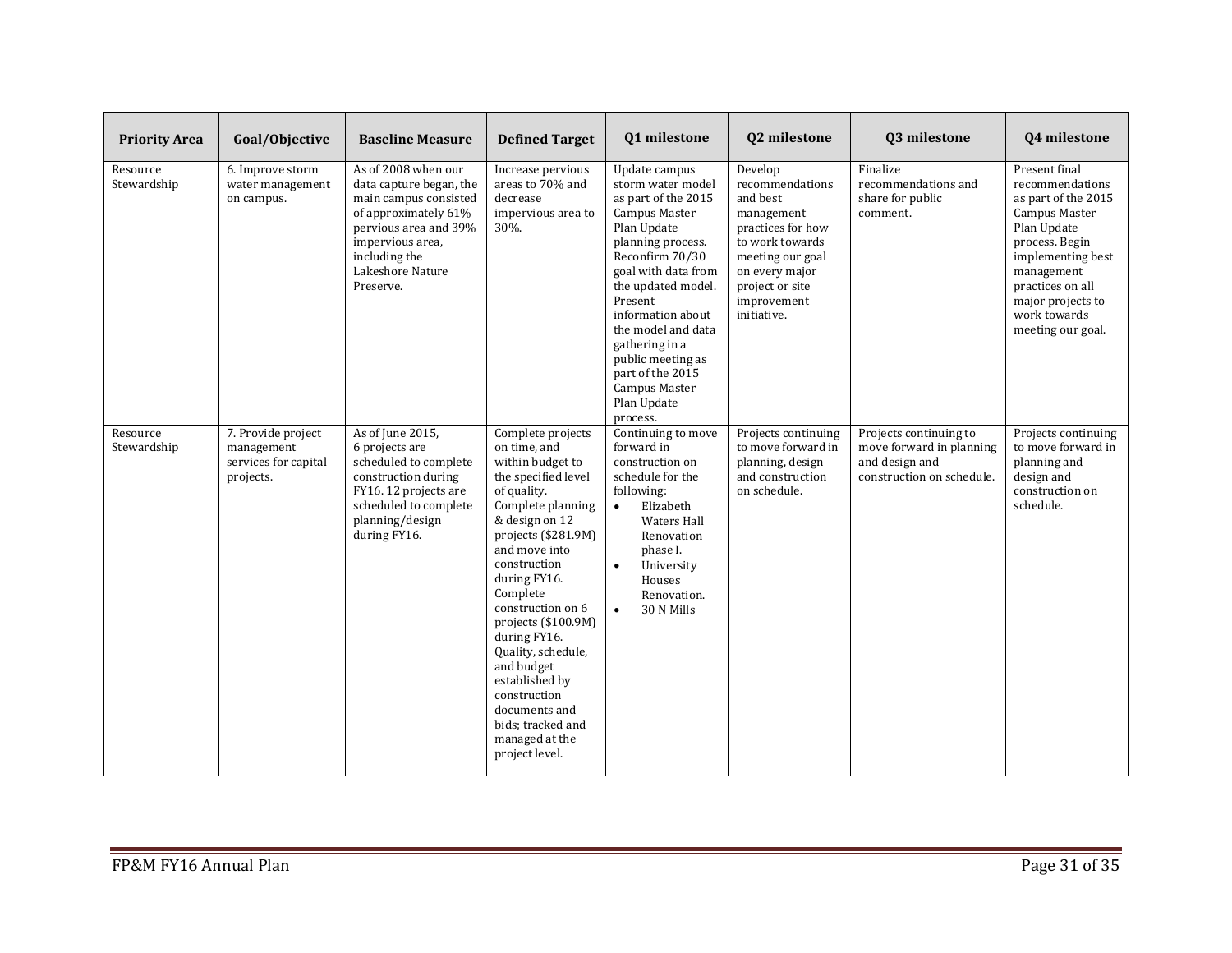| Resource<br>Stewardship:<br>Sustainability | 8. Sustainability -<br>Continue to advance<br>'UW Builds Green'<br>program.                                                                                         | Benchmark the<br>campus commitment<br>to sustainability by<br>pursuing Leadership in<br>Energy and<br><b>Environmental Design</b><br>(LEED) certification on<br>most major new<br>construction and<br>renovation projects at<br>a minimum of LEED<br>Silver certification<br>level.         | Leadership in<br>Energy and<br>Environmental<br>Design (LEED) -<br>Silver certification.<br>Successful LEED<br>certification.<br>Adherence to the<br>principles of<br>sustainability<br>included in the<br>Division of<br>Facilities<br>Development<br>(DFD)<br>Sustainability<br>Guidelines. | Projects remain on<br>track for LEED<br>certification.<br><b>Charter Street</b><br>Heating Plant -<br>tracking LEED Gold<br>(certification<br>expected fall 2015).                                                                                                          | Projects remain on<br>track for LEED<br>certification.                                                                                                                                                                                                                                                                                                                                                                            | Projects remain on track<br>for LEED certification.<br>Memorial Union<br>Renovation, Phase I -<br>tracking LEED Silver<br>(certification expected<br>spring 2016).                                                            | Projects remain on<br>track for LEED<br>certification.                                                     |
|--------------------------------------------|---------------------------------------------------------------------------------------------------------------------------------------------------------------------|---------------------------------------------------------------------------------------------------------------------------------------------------------------------------------------------------------------------------------------------------------------------------------------------|-----------------------------------------------------------------------------------------------------------------------------------------------------------------------------------------------------------------------------------------------------------------------------------------------|-----------------------------------------------------------------------------------------------------------------------------------------------------------------------------------------------------------------------------------------------------------------------------|-----------------------------------------------------------------------------------------------------------------------------------------------------------------------------------------------------------------------------------------------------------------------------------------------------------------------------------------------------------------------------------------------------------------------------------|-------------------------------------------------------------------------------------------------------------------------------------------------------------------------------------------------------------------------------|------------------------------------------------------------------------------------------------------------|
| Process<br>Improvement                     | 9. Put in place a<br>reorganized<br><b>Radiation Safety</b><br>Program that will<br>continue to meet<br>campus needs and<br>meet the growing<br>needs of UW Health. | <b>UW Health Operating</b><br>& Service Agreement<br>was completed in 2007<br>and needs updating; A<br>Radiation Safety<br>Strategic Plan does not<br>exist; Regulatory<br>framework is<br>becoming increasingly<br>complex; Budget,<br>staffing and resource<br>structure needs<br>review. | Reorganize<br>Radiation Safety to<br>resource campus<br>and UW Health<br>and provide the<br>best services<br>possible under one<br>Radiation Safety<br>license, one<br><b>Radiation Safety</b><br>Officer and one<br><b>Radiation Safety</b><br>Committee.                                    | Prepare draft<br>documents that<br>include budgets,<br>committee<br>structures,<br>delegation of<br>authority, license<br>amendments,<br>operating<br>agreement,<br>organizational<br>charts, position<br>descriptions, and<br>the Radiation<br>Safety Committee<br>Charter | Complete review<br>and meetings with<br>stakeholders for<br>comments,<br>feedback, and<br>revisions to<br>proposed<br>reorganization.<br>Meet with<br>Radiation Safety<br>Committee for<br>comments and<br>feedback. Meet<br>with DHS at State<br>for input and final<br>approval of license<br>$amendment(s)$ .<br>Begin plan<br>implementation.<br>Begin to work with<br>customers on<br>quality of services<br>and operations. | Continue with<br>reorganization plan<br>implementation. Obtain<br>more customer feedback<br>on services and<br>operations. Accordingly,<br>make operational<br>adjustments to program<br>in areas of concern or<br>confusion. | Conduct a final<br>program review<br>with stakeholders<br>and customers of<br>initiatives and<br>services. |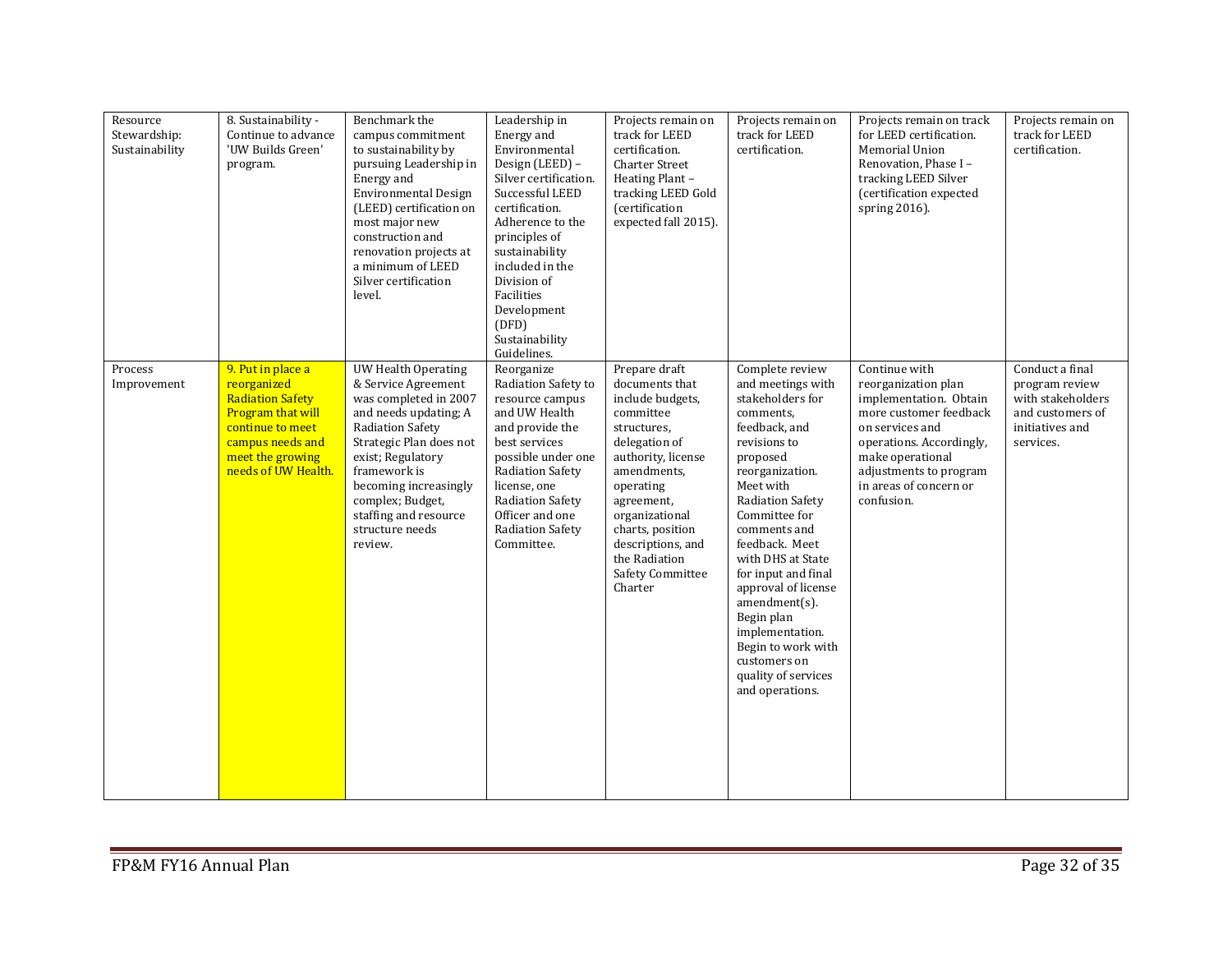| <b>Priority Area</b>   | Goal/Objective                                                       | <b>Baseline Measure</b>                                                                                                                                                                                                                                                                                                                                                                        | <b>Defined Target</b>                                                                                                  | Q1 milestone                                                                                                                                                                                                                                                                                                                                                                                                                                                                                                                   | Q2 milestone                                                                                                                                                                                                                                                                                                                               | Q3 milestone                                                                                                                                                                                                                                                                                                                                                               | Q4 milestone                                                                                                                                                                                                                                                                                       |
|------------------------|----------------------------------------------------------------------|------------------------------------------------------------------------------------------------------------------------------------------------------------------------------------------------------------------------------------------------------------------------------------------------------------------------------------------------------------------------------------------------|------------------------------------------------------------------------------------------------------------------------|--------------------------------------------------------------------------------------------------------------------------------------------------------------------------------------------------------------------------------------------------------------------------------------------------------------------------------------------------------------------------------------------------------------------------------------------------------------------------------------------------------------------------------|--------------------------------------------------------------------------------------------------------------------------------------------------------------------------------------------------------------------------------------------------------------------------------------------------------------------------------------------|----------------------------------------------------------------------------------------------------------------------------------------------------------------------------------------------------------------------------------------------------------------------------------------------------------------------------------------------------------------------------|----------------------------------------------------------------------------------------------------------------------------------------------------------------------------------------------------------------------------------------------------------------------------------------------------|
| Process<br>Improvement | 10. Develop an<br>Environment,<br>Health & Safety<br>Strategic Plan. | Benchmarking,<br>customer survey,<br>department survey,<br>and feedback.                                                                                                                                                                                                                                                                                                                       | Align EH&S with<br>FP&M and campus<br>missions.<br>prioritize needs,<br>and more<br>efficiently allocate<br>resources. | The Office of<br><b>Quality</b><br>Improvement has<br>been hired to assist<br>with the Strategic<br>Plan development.<br>A work plan has<br>been created. An<br>EH&S team (Core<br><b>Strategic Planning</b><br>Team) has been<br>assembled to assist<br>with the work plan.<br>The EH&S<br>customer survey<br>report is completed<br>and work is<br>beginning on the<br>EID survey report.<br>Over the next<br>quarter, data will<br>be collected and<br>analyzed; listening<br>and interview<br>sessions will then<br>begin. | 02 milestone<br>completed. The 03<br>milestones will be<br>to complete focus<br>groups (staff<br>feedback), finish a<br>draft outline of the<br>Strategic Plan,<br>continue to gather<br>and analyze<br>departmental data,<br>and begin to<br>identify potential<br>areas for future<br>focus.                                             | This project has been<br>tabled until 2016 due to<br>higher priority tasks. The<br>key project going forward<br>will be to address the<br>ongoing relationship with<br><b>UW Health Radiation</b><br>Safety Program. A<br>narrative document has<br>been prepared entitled<br><b>EH&amp;S Radiation Safety</b><br>Program and UW Health<br>Relationship<br>Reorganization. | Same as 03.                                                                                                                                                                                                                                                                                        |
| Process<br>Improvement | 11. Physical Plant<br>Safety<br>Program/Retain-<br>Maintain-Sustain. | Develop a Safety<br>Program through trend<br>analysis to include<br>safety manuals,<br>training modules,<br>safety observations,<br>investigation requests<br>and conclusions.<br>corrective actions<br>administered, and<br>injuries by specific<br>categories. In addition,<br>collect measurable<br>data though a "safety<br>situation" survey<br>delivered to Physical<br>Plant employees. | Physical Plant<br>Employees                                                                                            | Safety Program<br>Manual will be<br>approved and<br>published.<br>Begin Supervisor<br><b>Safety Meeting</b><br>Program to include<br>safety observations.<br>incident<br>investigation and<br>prevention.<br>Define metrics with<br>Risk Management.                                                                                                                                                                                                                                                                           | Survey of<br>employees for their<br>observation of the<br>"safety situation" in<br>their workplace to<br>be developed and<br>delivered.<br>Implement the<br>Safety Oversight<br>Group to oversee<br>the Safety Program<br>operation - hearing<br>of issues, and<br>appeals; resolve<br>impasses.<br>Establish data<br>collection protocol. | Collect and deliver<br>periodic "dashboard<br>reports" via PP Website.                                                                                                                                                                                                                                                                                                     | Operational<br>training.<br>required refresher<br>training (with<br>training<br>responsibility<br>migrating to direct<br>supervisors with<br>assistance by safety<br>professionals).<br>Department and<br>Shop-specific safety<br>programs, SOPs,<br>and<br>department/shop-<br>specific training. |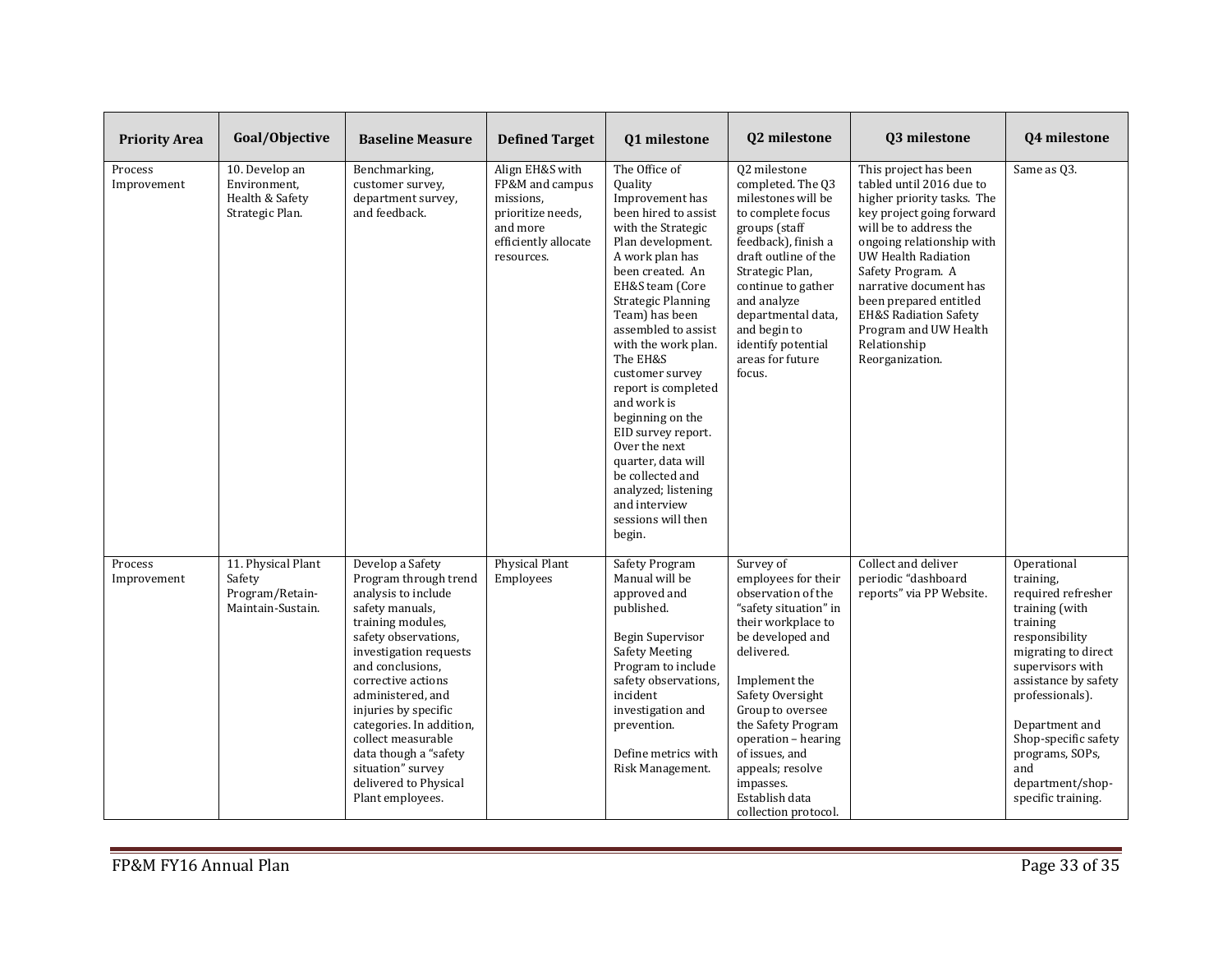| <b>Priority Area</b>                       | Goal/Objective                                                                                                                                                  | <b>Baseline</b><br><b>Measure</b>                                                                                                            | <b>Defined</b><br>target                                                                       | Q1 milestone                                                                                                                                                                                                                                                                                                                                                                                                                                                                                                                                                                     | Q2 milestone                                                                                                                                                                                                                                                                                                                                                                                                                                                                                                                                                                                      | Q3 milestone                                                                                                                                                                                                                                                                                                                                                                                                                                                                                    | <b>Q4 milestone</b>                                                                                                                                                                                                                            |
|--------------------------------------------|-----------------------------------------------------------------------------------------------------------------------------------------------------------------|----------------------------------------------------------------------------------------------------------------------------------------------|------------------------------------------------------------------------------------------------|----------------------------------------------------------------------------------------------------------------------------------------------------------------------------------------------------------------------------------------------------------------------------------------------------------------------------------------------------------------------------------------------------------------------------------------------------------------------------------------------------------------------------------------------------------------------------------|---------------------------------------------------------------------------------------------------------------------------------------------------------------------------------------------------------------------------------------------------------------------------------------------------------------------------------------------------------------------------------------------------------------------------------------------------------------------------------------------------------------------------------------------------------------------------------------------------|-------------------------------------------------------------------------------------------------------------------------------------------------------------------------------------------------------------------------------------------------------------------------------------------------------------------------------------------------------------------------------------------------------------------------------------------------------------------------------------------------|------------------------------------------------------------------------------------------------------------------------------------------------------------------------------------------------------------------------------------------------|
| Resource<br>Stewardship:<br>Sustainability | 12 Advance Physical<br>Plant energy<br>conservation<br>measures.                                                                                                | Current conditions and<br>energy consumption<br>data and modeling<br>results.                                                                | Eight priority<br>conservation<br>projects have been<br>identified for<br>FY16.                | Tunnel/Steam Pits<br>Phase II - 80%<br>complete.<br>Vet-Med project -<br>25% complete.<br>Bock Lab Project-<br>60% complete.<br><b>WIMR East Tower</b><br>engineering is<br>complete;<br>construction to<br>start Aug. 2016.<br>Waisman project<br>engineering is<br>complete.<br>McArdle Lab<br>project engineering<br>is 10% complete.<br>445 Henry Mall<br>engineering is 80%<br>complete.<br>In assessment<br>phase of energy<br>conservation for<br>lighting upgrades at<br><b>UW Athletic</b><br>facilities including.<br>Kohl Center, Field<br>House and Camp<br>Randall. | Tunnel/Steam Pits<br>Phase II - 90%<br>complete.<br>Vet-Med project -<br>45% complete.<br>Bock Lab Project -<br>90% complete.<br><b>WIMR East Tower</b><br>construction at<br>45%.<br>Waismann project<br>construction to<br>begin Oct. 2016.<br>McArdle Lab<br>project engineering<br>is 100% complete.<br>Construction at<br>15%complete.<br>445 Henry Mall<br>engineering is<br>100% complete.<br>Construction at<br>25% complete.<br>In assessment<br>phase lighting<br>upgrades at UW<br>Athletic facilities<br>including, Kohl<br>Center, Field House<br>and Camp Randall<br>100% complete. | Tunnel/Steam Pits Phase<br>II - 100% complete.<br>Vet-Med project - 70%<br>complete.<br>Bock Lab Project - 100%<br>complete. East Tower<br>WIMR construction at<br>80%. Waismann project<br>construction at 50%<br>McArdle Lab project<br>Construction at 45%<br>445 Henry Mall<br>construction 100%<br>complete.<br>Assessment phase<br>lighting upgrades at UW<br>Athletic facilities<br>including, Kohl Center,<br>Field House and Camp<br>Randall submitted to DFD<br>for funding/approval. | Projects are on<br>target and on<br>schedule.<br>Vet-Med project-<br>100% complete.<br><b>East Tower WIMR</b><br>construction at<br>100% complete.<br>Waismann project<br>construction at<br>85%<br>McArdle Lab<br>project is 75%<br>complete. |
| Resource<br>Stewardship:<br>Sustainability | 13. Initiate a<br>campus-wide<br>program to address<br>reuse, recycling,<br>and/or disposal of<br>solid waste streams<br>to provide value to<br>the University. | Annual breakdown of<br>solid waste quantities<br>(tons) by type vs. cost<br>to dispose minus<br>revenue from<br>recyclable waste<br>streams. | Capture amount of<br>material by weight<br>of items going to<br>SWAP vs recycling<br>or waste. | Define issues<br>associated with<br>items which must<br>go to SWAP and<br>items SWAP desires<br>to pick up for resale<br>to fit their business<br>model. Work with<br>Office of<br>Sustainability to<br>help develop a<br>model which makes<br>sense. Analyze<br><b>SWAP Business</b>                                                                                                                                                                                                                                                                                            | Define procedures<br>which allow recycle<br>or, reuse of<br>equipment,<br>supplies or<br>furniture for<br>charities for items<br>that SWAP does not<br>want to handle.                                                                                                                                                                                                                                                                                                                                                                                                                            | Work with OS to<br>consider/evaluate/design<br>an internal "Craigslist" if<br>the business model<br>dictates that it is<br>appropriate. This would<br>allow items to be<br>advertised for reuse by<br>other UW departments.                                                                                                                                                                                                                                                                     | Work with building<br>managers to<br>educate them on<br>the new program<br>and policies and<br>implement the<br>program.                                                                                                                       |